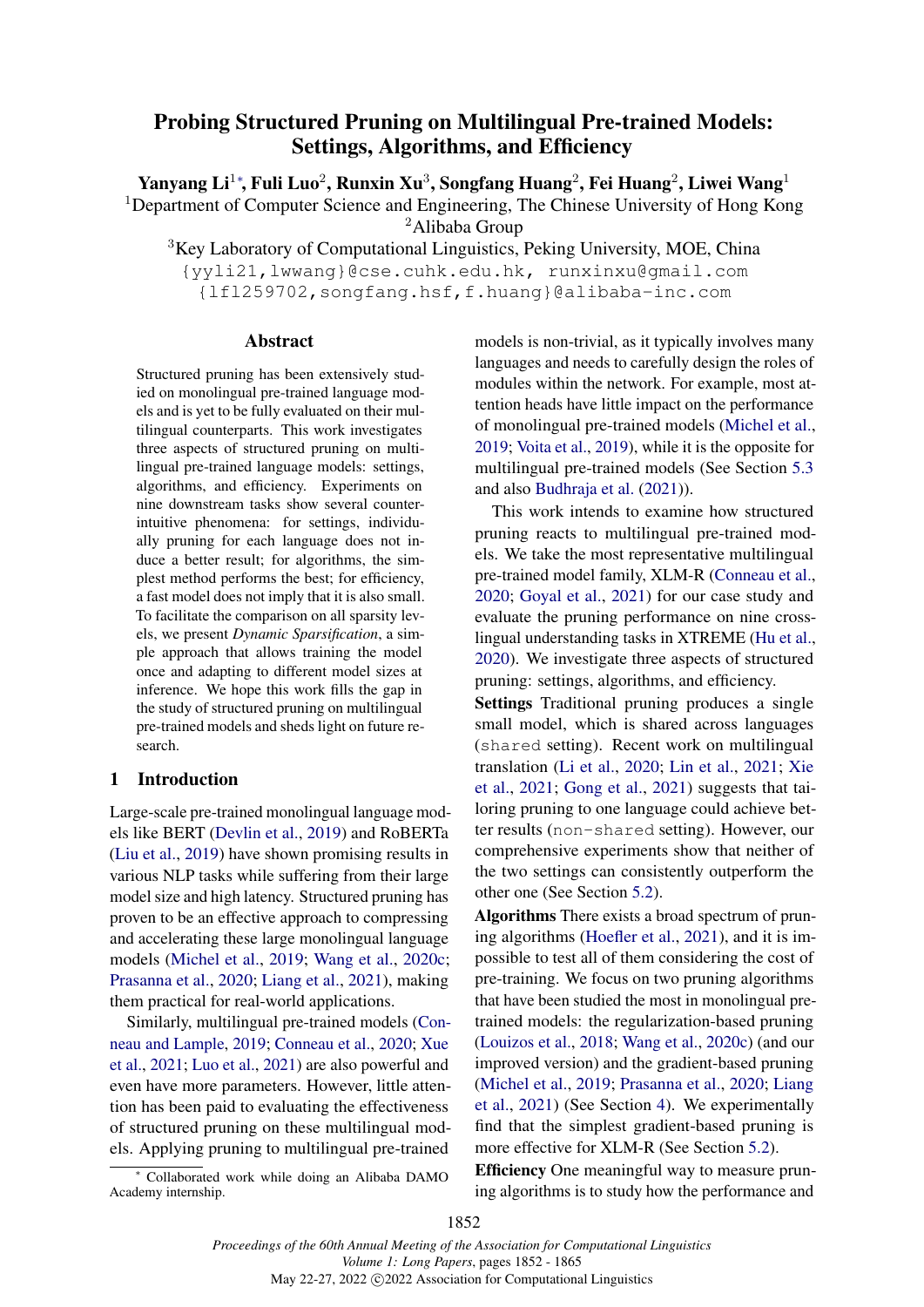speed of the pruned model vary with the sparsity [\(Hoefler et al.,](#page-9-8) [2021\)](#page-9-8). However, most pruning algorithms, including those we study in this work, require training the model for each specific sparsity. This limitation makes comparisons against a range of sparsity levels infeasible due to the prohibitive training cost. To solve this issue, we propose the *Dynamic Sparsification* (DS for short), a simple method that parameterizes subnetworks at any sparsity level and shares their weights afterward (See Section [6.1\)](#page-6-0). DS only trains the model once but can obtain models at any sparsity level during inference. Experiments on XNLI [\(Conneau et al.,](#page-8-5) [2018\)](#page-8-5) show that DS does not degrade the performance much while dramatically reducing the training cost. Interestingly, we observe that the model size and inference speed are not strongly correlated in XLM-R. This observation suggests that one could not obtain a fast model by simply making the model small by using vanilla pruning algorithms (See Section [6.2\)](#page-7-0).

### 2 Related Work

Settings Recent multilingual translation research suggests that adapting subnetworks for each language or language pair rather than for all of them gives better results. Among them, [Li et al.](#page-9-6) [\(2020\)](#page-9-6) train a shared multilingual model, then select layers for each language pair. [Lin et al.](#page-9-7) [\(2021\)](#page-9-7) also prune a shared multilingual model for each language pair, though on the level of entries in weight matrices. Instead, [Gong et al.](#page-8-4) [\(2021\)](#page-8-4) prune attention heads and feedforward networks for each language. [Xie](#page-10-4) [et al.](#page-10-4) [\(2021\)](#page-10-4) first identify general and languagespecific neurons in a shared multilingual network, then tune those neurons using the data of their corresponding language only. These findings inspire us to extend from multilingual translation to see how non-shared pruning settings work on multilingual pre-training.

Algorithms There are many structured pruning techniques proposed for monolingual pre-trained language models recently. [Michel et al.](#page-9-1) [\(2019\)](#page-9-1) propose a simple gradient-based importance score to prune attention heads. [Prasanna et al.](#page-10-1) [\(2020\)](#page-10-1); [Liang](#page-9-2) [et al.](#page-9-2) [\(2021\)](#page-9-2) extend to prune other components like the feedforward network of the Transformer [\(Vaswani et al.,](#page-10-5) [2017\)](#page-10-5). [Wang et al.](#page-10-0) [\(2020c\)](#page-10-0) decompose the pre-trained model weights and apply  $L_0$ regularization [\(Louizos et al.,](#page-9-9) [2018\)](#page-9-9) to regulate the ranks of decomposed weights. [Sajjad et al.](#page-10-6) [\(2020\)](#page-10-6) study layer pruning and show that directly dropping

<span id="page-1-0"></span>

Figure 1: The left is the Transformer encoder, the right is the components that will be pruned at each layer.

the top layers performs the best in fine-tuning. [Peer](#page-10-7) [et al.](#page-10-7) [\(2021\)](#page-10-7) further show that by carefully choosing layers to drop, structured pruning can achieve a performance close to those trained by knowledge distillation [\(Hinton et al.,](#page-9-10) [2015\)](#page-9-10).

Efficiency The pruning algorithms mentioned above need to train one network for each sparsity level used at inference. [Hou et al.](#page-9-11) [\(2020\)](#page-9-11) propose a dynamic structured pruning method based on [Michel et al.](#page-9-1) [\(2019\)](#page-9-1), which allows training the model once and making the inference with any size of the model. Compared with our Dynamic Sparsification, [Hou et al.](#page-9-11) [\(2020\)](#page-9-11)'s method cannot be applied to the non-shared setting as it needs to rearrange the network, i.e., producing a new model, for each language. Cascading methods [\(Schwartz](#page-10-8) [et al.,](#page-10-8) [2020;](#page-10-8) [Xin et al.,](#page-10-9) [2020\)](#page-10-9) can even adapt the network size for each instance. Since cascading methods cannot perform batch inference and are only available for sentence classification tasks, we do not consider them in this work.

### 3 Background

In this section, we briefly review the structure of XLM-R [\(Conneau et al.,](#page-8-2) [2020\)](#page-8-2), a Transformer encoder [\(Vaswani et al.,](#page-10-5) [2017\)](#page-10-5) pre-trained by masked language modeling task [\(Devlin et al.,](#page-8-0) [2019\)](#page-8-0). We also revisit how conventional structured pruning algorithms are applied to Transformers by introducing additional gating variables and setting appropriate values to them (See Figure [1](#page-1-0) and also [Prasanna et al.](#page-10-1) [\(2020\)](#page-10-1); [Liang et al.](#page-9-2) [\(2021\)](#page-9-2)). The XLM-R model consists of  $N$  layers. Each layer is made of the multihead attention and feedforward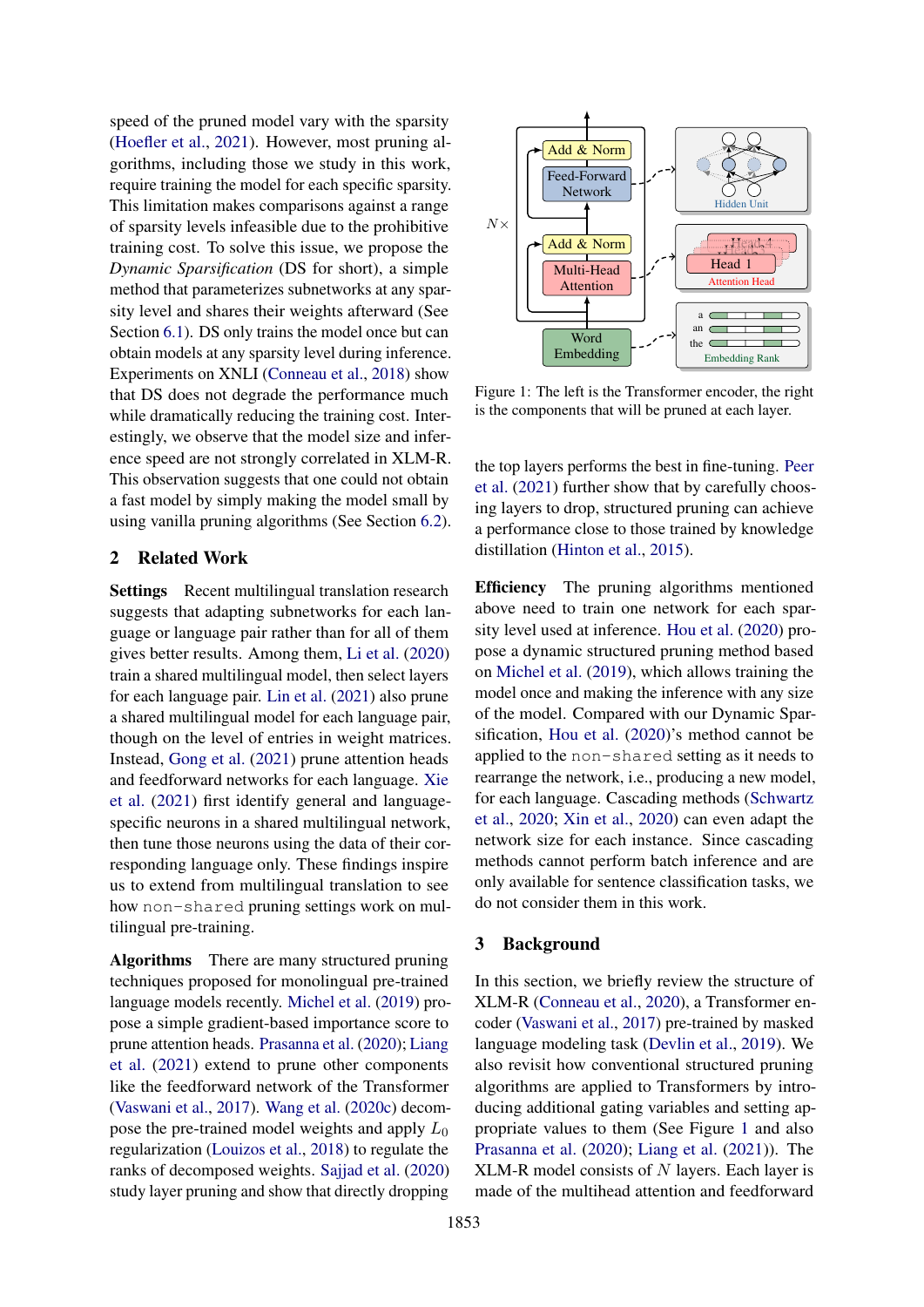networks, followed by the residual connection and layer normalization.

Attention Following [Michel et al.](#page-9-1) [\(2019\)](#page-9-1)'s formula, the multihead attention is written as:

$$
MHA(X) = \sum_{i=1}^{H} G_{h,i}head_i
$$
 (1)

where  $H$  is the number of heads, head<sub>i</sub> is the output of *i*-th head and  $G_{h,i}$  is the *i*-th entry of the gating variables  $G_h \in \mathbb{R}^H$ .  $G_{h,i}$  indicates whether the head i will be pruned.  $G_{h,i}$  is set to 1 to retain that head and 0 if to drop it. Different pruning algorithms will have their own ways to determine the values of  $G_h$ .

Feedforward Network The feedforward network contains two linear projections with GeLU activation [\(Hendrycks and Gimpel,](#page-9-12) [2016\)](#page-9-12) in between:

$$
FFN(X) = (GeLU(XW_1 + b_1) \odot G_f)W_2 + b_2
$$
\n(2)

where  $W_1 \in \mathbb{R}^{d \times d_f}$ ,  $b_1 \in \mathbb{R}^{d_f}$ ,  $W_2 \in \mathbb{R}^{d_f \times d}$  and  $b_2 \in \mathbb{R}^d$  are weights of the feedforward network and  $d_f$  is the hidden size.  $\odot$  denotes the Hadamard product and  $G_f \in \mathbb{R}^{d_f}$  is a gating vector with a value in the range of [0, 1].  $G_f$  functions similar to  $G_h$  in multihead attention, except that  $G_f$  controls the activation of hidden units.

Embedding To prune the large embedding matrix  $E$  (occupying 69% of all parameters), we decompose it via low-rank approximation as in [Lan](#page-9-13) [et al.](#page-9-13) [\(2020\)](#page-9-13):

$$
E = \hat{E} \operatorname{diag}(G_e)P \tag{3}
$$

where  $\hat{E} \in \mathbb{R}^{v \times d}$  and  $P \in \mathbb{R}^{d \times d}$  are the decomposed matrices of  $E$ .  $v$  is the vocabulary size.  $G_e \in \mathbb{R}^d$ , governing the rank of E, is a gating vector similar to  $G_h$  and  $G_f$ . diag( $G_e$ ) converts  $G_e$  to a diagonal matrix. The right part of Figure [1](#page-1-0) is an illustration of the components (such as hidden units, attention heads, and embeddings) that will be pruned.

## <span id="page-2-0"></span>4 Extending Pruning Algorithms to Pruning Settings

This section will first introduce pruning algorithms that we study and then describe how to adapt them to two pruning settings. The first is the shared setting that shares the pruned network across languages (default setting that all pruning algorithms could run on), and the second is the non-shared setting that prunes one subnetwork for each language [\(Xie et al.,](#page-10-4) [2021;](#page-10-4) [Gong et al.,](#page-8-4) [2021\)](#page-8-4).

#### <span id="page-2-1"></span>4.1 Gradient-based Pruning

Gradient-based pruning [\(Michel et al.,](#page-9-1) [2019\)](#page-9-1) computes the importance score of each component, e.g., heads in Eq. [1.](#page-2-1) Then it sets the gating variable of a component, e.g.,  $G_{h,i}$  in Eq. [1,](#page-2-1) to 1 if its importance score is larger than a threshold and 0 otherwise. Taking an attention head  $i$  as an example, its importance score is defined as:

$$
I_{\text{head}_i} = \mathbb{E}_{X \sim \mathbf{X}} \left| \text{head}_i^T \frac{\partial \mathcal{L}_{\text{MLM}}(X)}{\partial \text{head}_i} \right| \tag{4}
$$

where  $X$  is the data distribution and we choose the validation set as  $X$  in practice,  $\mathcal{L}_{MLM}$  is the masked language modeling loss [\(Devlin et al.,](#page-8-0) [2019\)](#page-8-0). The values of gating variables are set and frozen after pre-training. An additional phase of pre-training is further employed to update network parameters to recover performance loss brought by pruning.

Extending gradient-based pruning to the non-shared setting is straightforward: to prune for one language, we use data of that language to compute a unique set of gating variables  $G =$  ${G_h, G_f, G_e}$  for it.

### <span id="page-2-3"></span>4.2 Regularization-based Pruning

The  $L_0$  norm has been widely used in many areas, including signal processing [\(Zhang,](#page-10-10) [2010;](#page-10-10) [Xu](#page-10-11) [et al.,](#page-10-11) [2011\)](#page-10-11) to induce sparsity. In neural networks, regularization-based pruning, also referred to as  $L_0$  regularization [\(Louizos et al.,](#page-9-9) [2018\)](#page-9-9), defines a differentiable  $L_0$  norm on the gating variables  $G = \{G_h, G_f, G_e\}$ . It controls the network sparsity by learning the values of G during pre-training. Taking a gating variable  $q \in G$  as an example, it is modeled as:

<span id="page-2-2"></span>
$$
u \sim U(0,1) \tag{5}
$$

$$
s = \text{sigmoid}((\log u/(1-u)+\alpha)/\beta) \tag{6}
$$

$$
\hat{s} = s \times (r - l) + l \tag{7}
$$

$$
g = \min(1, \max(0, \hat{s})) \tag{8}
$$

where U is the uniform distribution,  $l < 0$  and  $r > 1$  are two fixed constants,  $\beta$  is the temperature and  $\alpha$  is a learnable parameter of q. During training,  $u$  is sampled for each  $q$  separately. At inference,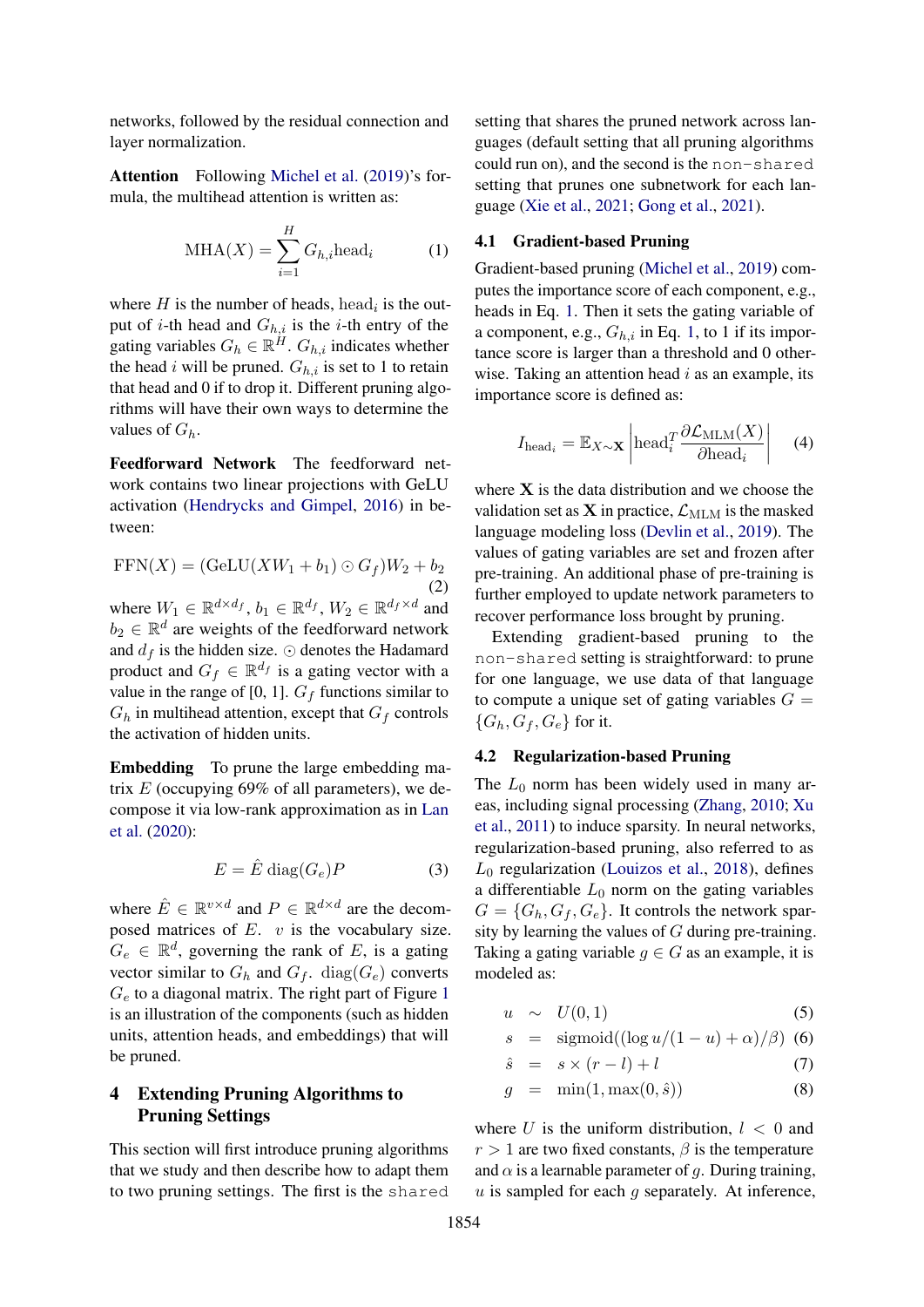Eq. [6](#page-2-2) becomes  $s = \text{sigmoid}(\alpha)$ . Compared with gradient-based pruning, the importance score in  $L_0$ regularization is the learnt  $\alpha$  and the threshold is fixed to sigmoid<sup>-1</sup>  $\left(-\frac{l}{r-l}\right)$ .

The  $L_0$  regularization term of q is:

$$
||g||_0 = \text{sigmoid}\left(\alpha - \log(-l/r)\right) \tag{9}
$$

and the overall  $L_0$  regularization term is<sup>[1](#page-3-0)</sup>:

$$
\mathcal{L}_{L_0} = ||G||_0 = \sum_{g \in G} ||g||_0 \tag{10}
$$

 $\mathcal{L}_{L_0}$  will be multiplied by a hyper-parameter  $\lambda_1$ and added to the pre-training loss  $\mathcal{L}_{MLM}$ .

### <span id="page-3-5"></span>4.2.1 Improved  $L_0$  Regularization

Two issues of the previous native  $L_0$  regularization emerge in practice: 1) The hyper-parameter  $\lambda_1$  does not relate to the model sparsity. It requires several expensive try-outs training runs to find an appropriate setup that can reach desired sparsity [\(Wang et al.,](#page-10-0) [2020c\)](#page-10-0). 2) If we extend  $L_0$  regularization to non-shared setting as done in gradientbased pruning, it easily converges to an optimum where every language shares the network [\(Gong](#page-8-4) [et al.,](#page-8-4) [2021\)](#page-8-4). This falls back to the shared setting. Thus, we propose two corresponding solutions as below:

1) **Sparsity Constraint** To address the first issue, we add a sparsity constraint to Eq. [10:](#page-3-1)

$$
\mathcal{L}_{L_0} = \sum_{i=1}^{l} |||G^i||_0 - t| \tag{11}
$$

where  $l$  is the number of languages and  $G<sup>i</sup>$  denotes the set of gating variables for language  $i$ . This loss term will keep the subnetwork size of each language close to the targeted size  $t^2$  $t^2$ .

2) Diverse Subnetwork To address the second issue, we introduce a diversity loss term to encourage the model to find a distinct subnetwork for each language. It is achieved by diagonalizing the gram matrix of gating variables  $\bar{G} = [G^1; \dots; G^l]$ :

$$
\mathcal{L}_{\text{diag}} = ||P \odot \bar{G}\bar{G}^T \odot (\mathbf{1} - \mathbf{I})||_1 \quad (12)
$$

where  $1$  is a matrix of ones and  $I$  is the identity matrix.  $P \in \mathbb{R}^{l \times l}$  is used to introduce linguistic prior and is a matrix of ones by default.

Eq. [12](#page-3-3) will penalize each language pair equally. Intuitively, the subnetworks of two languages that are close, e.g., English and Spanish, should not be penalized. Thus we add linguistic prior  $P_{ij} = 0$ when the  $i$ -th and  $j$ -th languages belong to the same language family (See Appendix [C\)](#page-11-1) and 1 otherwise.

<span id="page-3-1"></span>To the end, the loss  $\mathcal L$  we used in pre-training is:

$$
\mathcal{L} = \mathcal{L}_{\text{MLM}} + \lambda_1 \mathcal{L}_{L_0} + \lambda_2 \mathcal{L}_{\text{diag}} \qquad (13)
$$

Note that the parameter of the gating variable  $\alpha$ is randomly initialized. We find that tuning only  $\alpha$  in the first few epochs is crucial to obtain better performance. If no further notice, we will use this improved  $L_0$  regularization for experiments with non-shared setting and the native  $L_0$  regularization for shared setting.

## 5 Empirical Study of Algorithms and Settings for Multilingual Pruning

#### 5.1 Experimental Setup

Pre-training Our pruned models are trained on the CC-100 corpus [\(Wenzek et al.,](#page-10-12) [2020\)](#page-10-12). We choose 100 languages with a total size of 2.2TB for training, which is consistent with those used in XLM-R [\(Conneau et al.,](#page-8-2) [2020\)](#page-8-2). The development set we used to induce the importance score for pruning is 3K randomly selected samples from the CC-100 corpus per language.

<span id="page-3-4"></span>Our model is a 12-layer Transformer with a 768 embedding size and a 3072 hidden size. It is pruned and continually trained based on the publicly available XLM-R model for 150K steps with a batch size of 2048 and a learning rate of 0.0002. Other hyper-parameters remain the same as in the original paper [\(Conneau et al.,](#page-8-2) [2020\)](#page-8-2). We train our model on 32 Nvidia Tesla V100 32GB GPUs with mixed-precision training. It takes roughly 7-10 days to pre-train one model. For inference, we use 1 Nvidia Tesla V100 32GB GPU and Intel(R) Xeon(R) Platinum 8269CY CPU @ 2.50GHz to estimate the GPU and CPU throughput (with a batch size of 128 for GPU and 1 for CPU).

<span id="page-3-3"></span>Fine-tuning We evaluate the pruned models on 9 downstream tasks from XTREME [\(Hu et al.,](#page-9-5) [2020\)](#page-9-5). These tasks can be classified into four different categories: (1) sentence-pair classification: XNLI [\(Conneau et al.,](#page-8-5) [2018\)](#page-8-5), PAWS-X [\(Yang](#page-10-13)

<span id="page-3-0"></span><sup>&</sup>lt;sup>1</sup>In practice we weigh the  $L_0$  regularization term of gating variables (See Appendix [B\)](#page-11-0).

<span id="page-3-2"></span> $2$ Adding a Lagrange multiplier [\(Wang et al.,](#page-10-0) [2020c\)](#page-10-0) is also doable, but we find this simple  $L_1$ -like loss is similarly effective and easy to implement.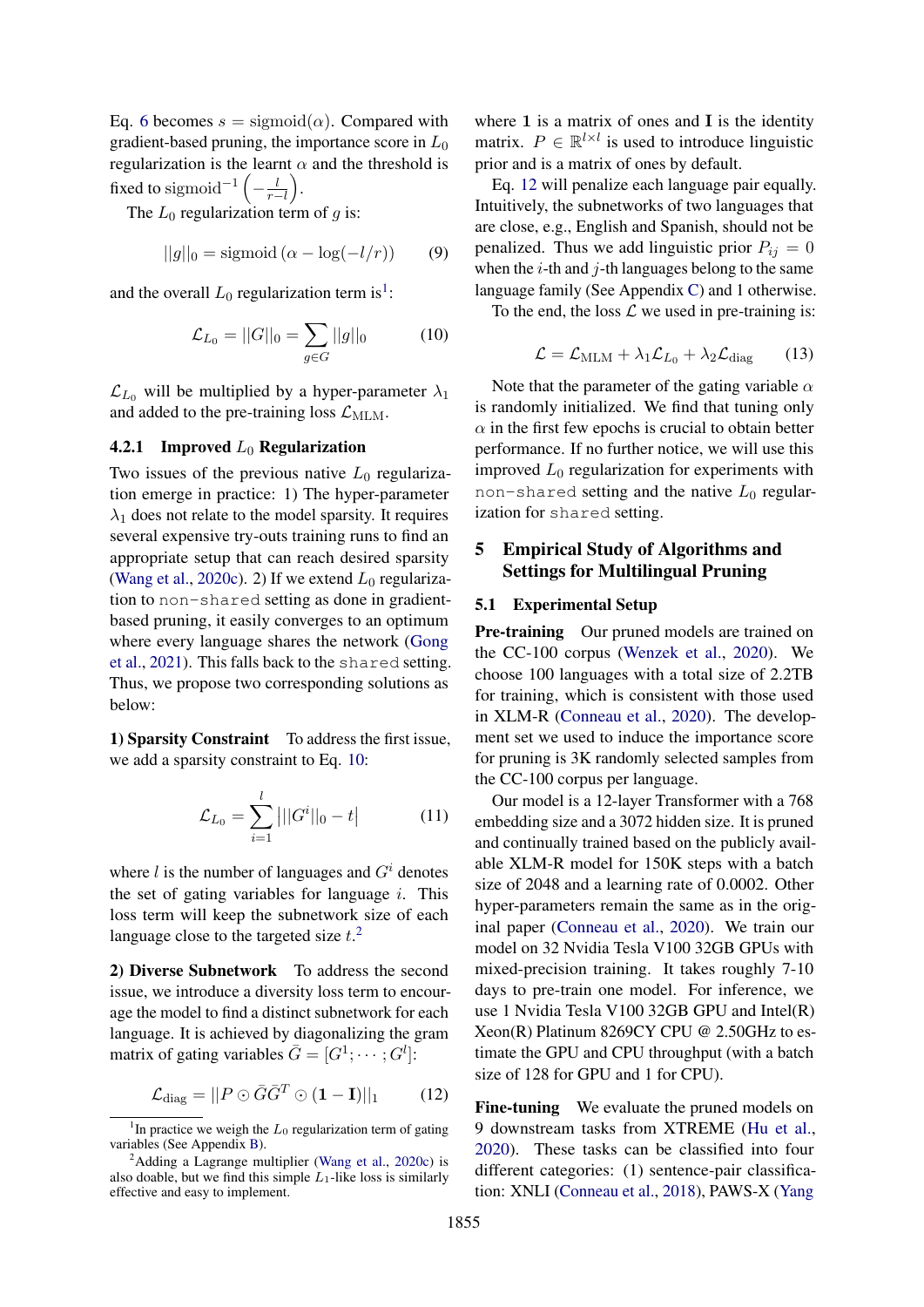<span id="page-4-1"></span>

| Task<br>Metrics<br>#Languages                                                                                | Sparsity | XNLI<br>Acc.<br>15 | PAWS-X<br>Acc. | <b>POS</b><br>F1<br>33 | <b>NER</b><br>F1<br>40 | XQuAD<br>F1/EM<br>11 | <b>MLQA</b><br>F1/EM | TyDiQA<br>F1/EM<br>9 | <b>BUCC</b><br>F1<br>5 | Tatoeba<br>Acc.<br>33 | Avg  |
|--------------------------------------------------------------------------------------------------------------|----------|--------------------|----------------|------------------------|------------------------|----------------------|----------------------|----------------------|------------------------|-----------------------|------|
| <b>Cross-lingual Transfer</b> : Fine-tune model on English training set and test on all languages.           |          |                    |                |                        |                        |                      |                      |                      |                        |                       |      |
| XLM-R                                                                                                        | $0\%$    | 74.8               | 85.4           | 74.0                   | 61.9                   | 69.2/53.0            | 59.9/44.3            | 51.3/32.4            | 63.3                   | 53.4                  | 60.2 |
| DistilBERT                                                                                                   | 50%      | 70.3               | 82.9           | 72.1                   | 56.1                   | 60.5/44.3            | 52.4/37.4            | 39.4/23.0            | 44.2                   | 45.3                  | 52.3 |
| $L_0$ (non-shared)                                                                                           | 50%      | 68.6               | 83.3           | 68.3                   | 53.4                   | 59.8/43.2            | 49.6/34.6            | 35.2/19.8            | 52.5                   | 43.8                  | 51.0 |
| $L_0$ (shared)                                                                                               | 20%      | 65.3               | 80.9           | 68.4                   | 52.0                   | 54.8/38.7            | 45.7/30.7            | 26.8/13.5            | 34.2                   | 41.1                  | 46.0 |
| Grad (non-shared)                                                                                            | 50%      | 68.6               | 83.9           | 68.3                   | 53.9                   | 60.6/44.2            | 52.3/36.7            | 40.5/22.6            | 57.5                   | 48.6                  | 53.1 |
| Grad (shared)                                                                                                | 50%      | 70.4               | 84.7           | 72.4                   | 57.4                   | 64.2/48.3            | 56.1/40.5            | 45.2/28.0            | 46.6                   | 40.5                  | 54.5 |
| <b>Translate-Train-All:</b> Fine-tune model on English training data and translated data of other languages. |          |                    |                |                        |                        |                      |                      |                      |                        |                       |      |
| XLM-R                                                                                                        | $0\%$    | 79.1               | 89.2           | 89.5                   | 88.0                   | 72.7/58.2            | 58.2/42.8            | 72.1/57.5            | ٠                      |                       | 70.7 |
| <b>DistilBERT</b>                                                                                            | 50%      | 75.8               | 87.3           | 88.9                   | 87.1                   | 69.0/54.3            | 55.0/39.6            | 68.6/53.7            | ۰                      |                       | 67.9 |
| $L_0$ (non-shared)                                                                                           | 50%      | 76.3               | 87.8           | 87.9                   | 86.8                   | 69.3/54.2            | 54.7/39.2            | 67.8/52.5            | ٠                      |                       | 67.7 |
| $L_0$ (shared)                                                                                               | 20%      | 73.4               | 86.0           | 87.5                   | 85.1                   | 65.1/50.1            | 51.2/35.6            | 61.2/45.9            | ٠                      |                       | 64.1 |
| Grad (non-shared)                                                                                            | 50%      | 76.6               | 88.2           | 87.3                   | 86.6                   | 68.9/53.6            | 55.2/39.5            | 68.6/53.7            |                        |                       | 67.8 |
| Grad (shared)                                                                                                | 50%      | 76.8               | 88.4           | 88.4                   | 88.0                   | 70.1/55.0            | 56.7/40.7            | 69.5/54.6            |                        |                       | 68.8 |

Table 1: XTREME results (Sparsity is the portion of dropped parameters in the Transformer encoder, and thus higher sparsity denotes smaller size.). We compare one representative distillation method (denoted as DistilBERT, [Sanh et al.](#page-10-14) [\(2019\)](#page-10-14)) and two representative structured pruning methods: gradient-based pruning (denoted as  $Grad$ ) and regularization-based pruning (denoted as  $L_0$ ), under two settings (described in Section [4:](#page-2-0) shared and non-shared). Bold denotes the best results among 50% sparsity. Note that since BUCC and Tatoeba do not have the translated training data, we do not report their translate-train-all results.

[et al.,](#page-10-13) [2019\)](#page-10-13); (2) structured prediction: POS [\(Nivre](#page-9-14) [et al.,](#page-9-14) [2018\)](#page-9-14), Wikiann NER [\(Pan et al.,](#page-9-15) [2017\)](#page-9-15); (3) question answering: XQuAD [\(Artetxe et al.,](#page-8-6) [2020\)](#page-8-6), MLQA [\(Lewis et al.,](#page-9-16) [2020\)](#page-9-16), TyDiQA [\(Clark](#page-8-7) [et al.,](#page-8-7) [2020\)](#page-8-7); (4) sentence retrieval: BUCC2018 [\(Zweigenbaum et al.,](#page-10-15) [2017\)](#page-10-15), Tatoeba [\(Artetxe and](#page-8-8) [Schwenk,](#page-8-8) [2019\)](#page-8-8). The hyper-parameter setup of fine-tuning could be found in Appendix [A.](#page-11-2)

Following previous work [\(Hu et al.,](#page-9-5) [2020\)](#page-9-5), we study the pruned models in two fine-tuning settings: *Cross-lingual Transfer* (a.k.a., zero-shot) and *Translate-Train-All* (a.k.a., multi-task). Note that for the two sequence labelling tasks POS and NER, translation cannot give us the correct training labels. We thus use human-annotated data for translate-train-all training on them.

#### <span id="page-4-0"></span>5.2 Results

Table [1](#page-4-1) shows the fine-tuning results of using different methods to prune XLM-R to 50% sparsity (also the value of  $t$  in Eq. [11\)](#page-3-4). We follow the convention of [Prasanna et al.](#page-10-1) [\(2020\)](#page-10-1) to compute the sparsity of the encoder, which excludes the embeddings in the calculation. For DistilBERT, we remove half of the original layers of XLM-R as done in [Sanh](#page-10-14) [et al.](#page-10-14) [\(2019\)](#page-10-14). Note that in Table [1](#page-4-1) (the rows of " $L_0$  (shared)"), regularization-based pruning with shared setting has a lower sparsity  $(20\%)$ .<sup>[3](#page-4-2)</sup>

<span id="page-4-3"></span>

| <b>Methods</b>       | Sparsity XNLI POS NER TyDiQA Avg |  |                               |  |
|----------------------|----------------------------------|--|-------------------------------|--|
| L٥                   | 20%                              |  | 73.4 87.5 85.1 61.2/45.9 74.9 |  |
| Impv. $L_0$          | 50%                              |  | 76.3 87.9 86.8 67.8/52.5 77.8 |  |
| Impv. $L_0$ + Distil | 50%                              |  | 76.4 87.5 86.7 69.5/54.6 78.2 |  |

Table 2: The results of the improved  $L_0$  (Impv.  $L_0$ ) regularization-based pruning (See Section [4.2.1\)](#page-3-5).

Gradient-based pruning performs better than regularization-based pruning. Table [1](#page-4-1) shows that vanilla  $L_0$  in shared setting has more parameters (20% sparsity) but performs worse than gradient-based pruning with fewer parameters (50% sparsity). Despite that our proposed improved  $L_0$  works better (non-shared setting), it still underperforms the gradient-based pruning counterpart. This is because regularization-based pruning keeps modifying the subnetwork structure when weights are updating, which might introduce too much noise during training. Gradient-based pruning, on the other hand, keeps the pruned network unchanged and adapts weights only. Despite that some works [\(Hoefler et al.,](#page-9-8) [2021\)](#page-9-8) suggest that regularization-based pruning should be preferred, it might not be the same conclusion for XLM-R.

Neither of the pruning settings performs consistently better. Previous work on multilingual

<span id="page-4-2"></span><sup>&</sup>lt;sup>3</sup>We have tried various hyper-parameters settings to pretrain models toward 50% sparsity (for a fair comparison with

DistilBERT) using vanilla  $L_0$ , but the resulting sparsity is either too high ( $\geq$ 70%) or too low ( $\leq$ 20%). This is in line with the trainability issue of  $L_0$  as indicated in Section [4.2.](#page-2-3)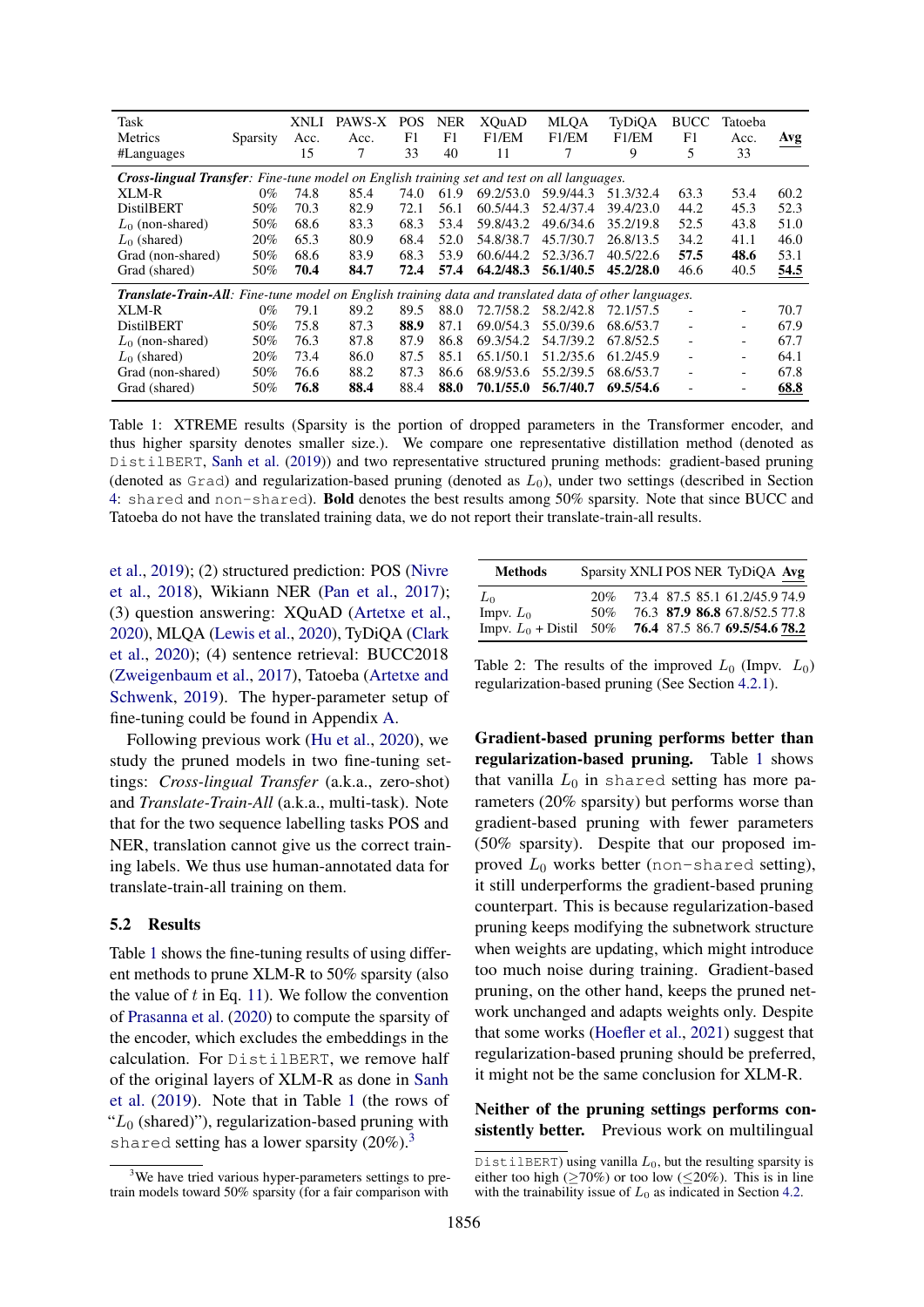<span id="page-5-3"></span>

Figure 2: Accuracy loss on each language of XNLI vs. the logarithm of their pre-training corpus sizes.

translation has suggested that non-shared setting provides consistent gains, as this way allows the pruned model to adapt for each language [\(Li](#page-9-6) [et al.,](#page-9-6) [2020;](#page-9-6) [Lin et al.,](#page-9-7) [2021;](#page-9-7) [Xie et al.,](#page-10-4) [2021;](#page-10-4) [Gong](#page-8-4) [et al.,](#page-8-4) [2021\)](#page-8-4). However, this is not the case for XLM-R. As shown in Table [1,](#page-4-1) regularization-based pruning  $(L_0)$  works the best with the non-shared settings<sup>[4](#page-5-1)</sup>, but for gradient-based pruning it is the shared setting. We analyze that this is because XLM-R covers more low-resource languages (100 languages in XLM-R vs. 24 in most multilingual translation research), which makes sharing the subnetwork for a universal representation more preferable [\(Aharoni et al.,](#page-8-9) [2019\)](#page-8-9).

Simple distillation performs less effective than pruning. For most tasks, distillation is not as ef-fective as pruning.<sup>[5](#page-5-2)</sup> This might be that distillation prunes a whole layer, while more fine-grained components are pruned in structured pruning. But combining distillation with pruning could provide some gain, as shown in Table [2.](#page-4-3)

Our improved  $L_0$  regularization-based pruning can further boost the performance. In Sec-tion [4.2.1,](#page-3-5) we propose an improved  $L_0$  regularization to solve the drawbacks of standard  $L_0$ . Table [2](#page-4-3) shows the results. Through the sparsity constraint, we can control the model sparsity to be the desired value  $t = 50\%$  instead of 20% (the closest we could have using vanilla  $L_0$ ). And along with diverse subnetwork, the improved  $L_0$  can even consistently improve the fine-tuning results. Appendix [E](#page-12-0) visualizes how subnetworks differ between two languages after applying the diversity loss term.

<span id="page-5-4"></span>

Figure 3: Sparsity of each layer pruned by two pruning algorithms.

Moreover, integrating with distillation (the last row of Table [2\)](#page-4-3) can further improve the results.

#### <span id="page-5-0"></span>5.3 Analysis

Why does regularization-based pruning perform poorly? Since regularization-based pruning learns the subnetwork from scratch, we believe its poor performance results from the low-resource languages. We choose XNLI with the translatetrain-all setting for empirical verification. On the one hand, the translate-train-all setting ensures that each language has the same dataset for fine-tuning (except for NER and POS). This way eliminates the difference in fine-tuning. On the other hand, among all tasks except NER and POS, XNLI covers more languages.

Figure [2](#page-5-3) supports our hypothesis. It shows the accuracy loss and corpus size of each language in regularization-based and gradient-based pruning. We observe that for regularization-based pruning accuracy loss strongly correlates with pre-training dataset size (a value of 0.83 for Pearson's  $\tau$ ), while it is not for gradient-based pruning.

Where does pruning methods behave differently? In Figure [3,](#page-5-4) we compare in which aspect different pruning algorithms behave differently. Figure [3](#page-5-4) shows the sparsity of each component (attention heads and hidden units) at each layer. Interestingly, we see that gradient-based pruning preserves all attention heads and only a tiny number of hidden units, while regularization-based pruning prunes heads and hidden units more evenly. Though previous works [\(Michel et al.,](#page-9-1) [2019;](#page-9-1) [Voita](#page-10-3) [et al.,](#page-10-3) [2019\)](#page-10-3) have suggested that most attention heads have little impact on the final performance of monolingual models, our results show that this is not the case for XLM-R. Besides, both pruning methods tend to drop more in the middle layers.

<span id="page-5-1"></span> $4$ Non-shared model with more parameters dropped (50%) sparsity) is better than shared model with fewer parameters dropped (20% sparsity).

<span id="page-5-2"></span>Although adopting advanced distillation techniques might improve the result, the pruning algorithm is also simple here.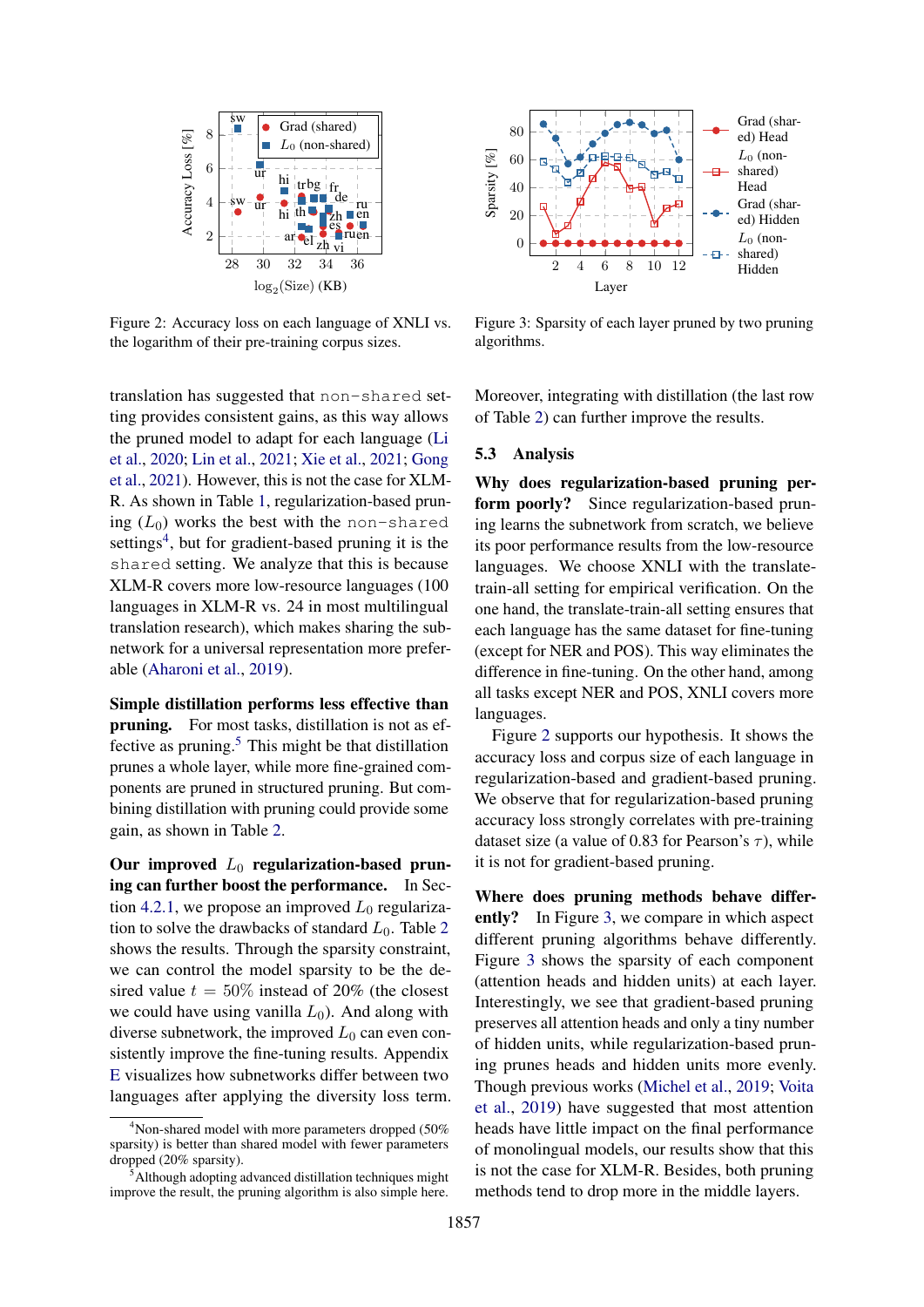<span id="page-6-6"></span>

Figure 4: Accuracy on XNLI with translate-train-all setting and dynamic sparsification, the number of parameters (#Params), CPU and GPU throughput (the number of sentences per second) vs. the sparsity.

### <span id="page-6-7"></span>6 Toward Efficient Pruning

### <span id="page-6-0"></span>6.1 Dynamic Sparsification

In practice, we may need models with different sparsities to fit various resource constraints or compare a set of methods. Nevertheless, existing pruning techniques must train the model independently for each sparsity level, which is prohibitive for large models. Here we propose *Dynamic Sparsification* (DS for short), a method that trains the model once but allows inference with any level of sparsity.

Section [4](#page-2-0) shows that both gradient-based and regularization-based pruning follow the same procedure: we first determine a threshold, then get the importance score for each component, and set the gating variable to 1 if its score is larger than that threshold and 0 otherwise. By adjusting the threshold, one can obtain networks with any sparsity.

Based on this, we model a gating variable  $q$  as:

$$
g = f(\alpha + t\theta) \tag{14}
$$

where  $\alpha$  is a trainable importance score as in regularization-based pruning,  $t$  is the targeted network size (which is one minus the sparsity),  $t\theta$  is the threshold with a learnable  $\theta$ , f is a function with output ranging between 0 and 1. We choose f to be Eqs. [6](#page-2-2) - [8](#page-2-2) because it enables us to optimize  $\alpha$ and  $\theta$  via  $L_0$  regularization. If  $\alpha$  and  $\theta$  are set properly, Eq. [14](#page-6-1) will automatically determine whether its corresponding component should be activated under the targeted network size t.

Then is how to find  $\alpha$  and  $\theta$  using pruning algorithms. We know that pruning algorithms could rank different components by their importance scores. Based on this ranking, we identify the boundary network size that a specific component will be activated (denoted as  $\hat{t}$ ) and will not. These

<span id="page-6-5"></span>

| Methods                                                    |  | XNLI POS NER TyDiQA Avg                                        |  |
|------------------------------------------------------------|--|----------------------------------------------------------------|--|
| Grad (shared)<br>$+ DS$                                    |  | 76.8 88.4 88.0 69.5/54.6 78.8<br>74.6 87.6 87.1 64.0/48.3 76.4 |  |
| $L_0$ (non-shared) 76.3 87.9 86.8 67.8/52.5 77.8<br>$+ DS$ |  | 76.2 87.9 86.7 67.9/52.4 77.7                                  |  |

Table 3: The results of gradient-based and regularization-based pruning with or without dynamic sparsification (Sparsity=50%).

two conditions form a system of linear equations in two unknowns  $\alpha$  and  $\theta$ :

<span id="page-6-4"></span><span id="page-6-2"></span>
$$
\begin{cases}\nf\left(\alpha + \hat{t}\theta\right) = 1\\ \nf\left(\alpha + \left(\hat{t} - \delta\right)\theta\right) = 0\end{cases}
$$
\n(15)

where  $\delta$  is the network size that one component contributes to,  $\hat{t}$  is the boundary network size where the corresponding gating variable  $g$  should be 1 if  $t > \hat{t}$  and 0 if  $t < \hat{t} - \delta$ .  $\hat{t}$  equals the ranking divided by the total number of components. Eq. [15](#page-6-2) has a closed-form solution for  $\alpha$  and  $\theta$ :<sup>[6](#page-6-3)</sup>

<span id="page-6-1"></span>
$$
\begin{cases} \alpha = (1 - \hat{t}/\delta) f^{-1}(1) + (\hat{t}/\delta) f^{-1}(0) \\ \theta = (f^{-1}(1) - f^{-1}(0)) / \delta \end{cases}
$$
 (16)

Before training, we use gradient-based pruning to initialize  $\alpha$  and  $\theta$  via Eq. [16.](#page-6-4) If only gradientbased pruning is adopted,  $\alpha$  and  $\theta$  are then clamped and only the retained network parameters will be updated, otherwise they can be jointly optimized via regularization-based pruning. During training, we sample different ts to train different sized subnetworks. At inference,  $t$  is set to the targeted network size to prune the model. If one wants to extend DS to non-shared setting, he can prune for each language once and compute a unique set of  $\alpha$  and  $\theta$  for each language.

<span id="page-6-3"></span> ${}^{6}$ Eq. [16](#page-6-4) has the numerical stability issue and weighs different components equally (See Appendix [D](#page-11-3) for the solution).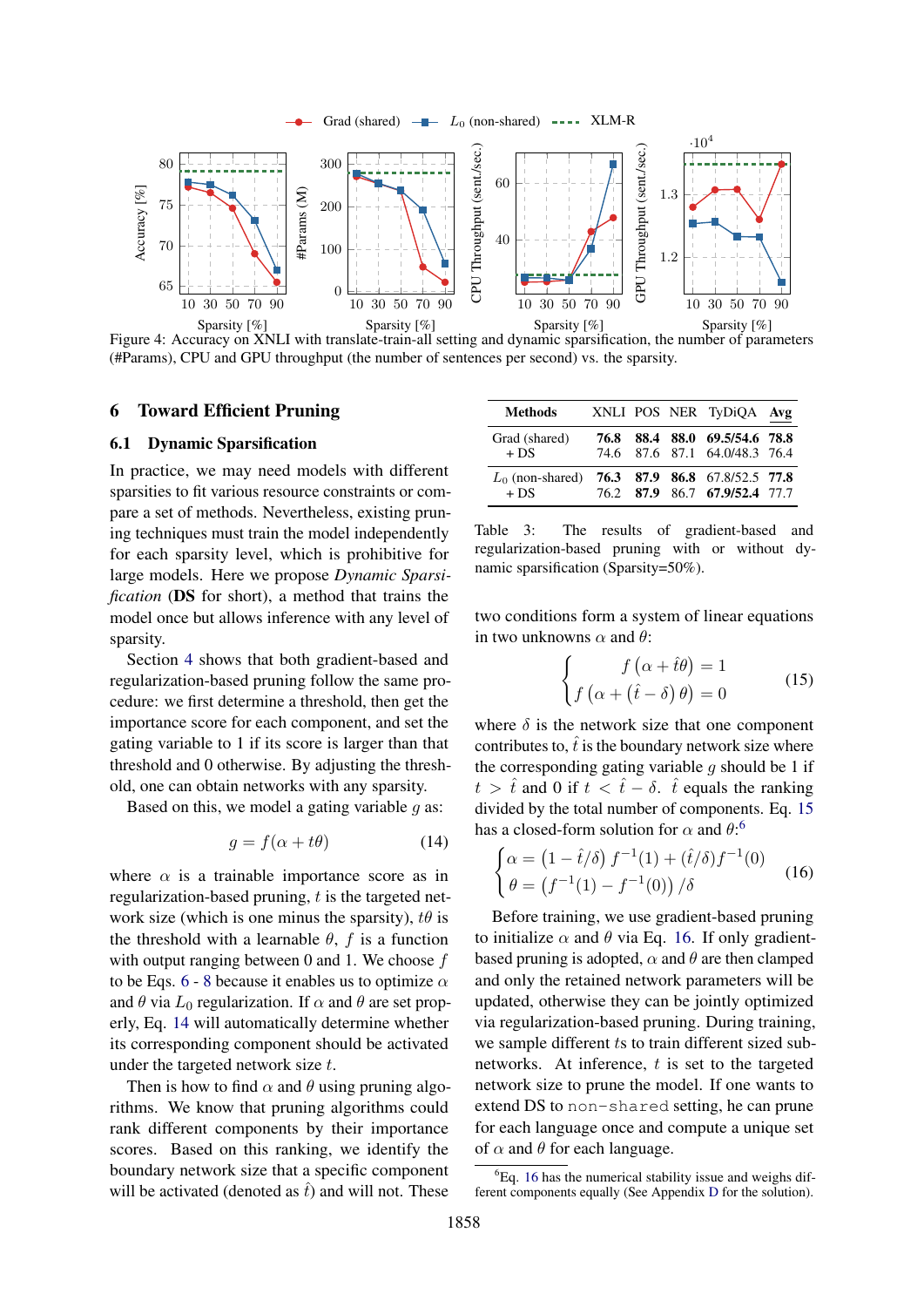<span id="page-7-1"></span>

Figure 5: Sparsity of different components pruned by two pruning algorithms vs. the sparsity.

#### <span id="page-7-0"></span>6.2 Main Results

Table [3](#page-6-5) (+ DS rows) shows the 50% sparsity results after applying DS to the two pruning algorithms under their best performing pruning settings (according to Table [1\)](#page-4-1). Surprisingly, we observe that gradient-based pruning with shared setting suffers from a significant loss, while regularizationbased pruning with non-shared setting has almost no loss. This is because DS shares the weights between subnetworks of different sparsities hurts the model capacity, and non-shared setting enlarges the subnetwork capacity by untying weights of different languages. Due to the expensive cost of training models without DS, we only test the impact of DS on 50% sparsity, but we compare it with other systems with a smaller size (See Appendix [F\)](#page-12-1). The leftmost part of Figure [4](#page-6-6) shows more on how the two pruning methods trade accuracy for efficiency under various sparsities.

The second sub-figure from the left of Figure [4](#page-6-6) shows a non-linear relationship between the number of parameters and sparsity, as embeddings are not included in sparsity calculation [\(Prasanna et al.,](#page-10-1) [2020\)](#page-10-1). Since embeddings are more important than most parts of the model and are very large (69% of the overall parameters), the number of parameters remains high even when the encoder is quite sparse (Sparsity  $\leq 50\%$ ). Pruning algorithms only start to prune these large embeddings when the encoder is very sparse (Sparsity  $> 50\%$ ) and results in a great drop in the number of parameters, as shown in Figure [5.](#page-7-1)

The two rightmost panels of Figure [4](#page-6-6) describe how the CPU and GPU throughput vary as the sparsity changes. We observe a strong correlation between the CPU throughput and sparsity when the sparsity  $> 50\%$ . However, there is no such trend observed when the sparsity  $< 50\%$ . This might be

<span id="page-7-2"></span>

Figure 6: Sparsity of different layers pruned by regularization-based pruning vs. the sparsity.

due to the time consumption of irregular memory access out-weights the speed-up brought by the small tensor computation.

Interestingly, we see that sparse models show no acceleration on GPU even when the sparsity is high (e.g., 90%). Although pruning algorithms here optimize the model size instead of inference efficiency, it is expected that the resulting sparse models still have speedup as shown in CPU and in other work [\(Wang et al.,](#page-10-0) [2020c\)](#page-10-0). In Figure [6,](#page-7-2) we find that the highest sparsity of all layers is close to but not exactly 100%. This implies that pruning tends to produce a deep and narrow model. Previous studies [\(Sanh et al.,](#page-10-14) [2019;](#page-10-14) [Wang et al.,](#page-10-16) [2020a;](#page-10-16) [Li et al.,](#page-9-17) [2021\)](#page-9-17) show that GPU throughput is more sensitive to the model height instead of its width. This explains why we did not observe any acceleration even for a model with 1/10 of the original size.

Though not shown in Table [1](#page-4-1) and Figure [4,](#page-6-6) it is still possible to obtain actual speedup in GPU for sparse models. Previous observations on GPU throughput only hold for inference with the same batch size. In practice, the sparse models have a smaller memory footprint and we can use a larger batch size for higher parallelism. For pruned models in Table [1,](#page-4-1) a nearly  $2 \times$  speedup is observed when we double the inference batch size.

In summary, Figure [4](#page-6-6) suggests that the correlation between the model size and throughput is very week for XLM-R: for model size, reducing the embedding size is important, but it has almost no impact on throughput (an  $O(1)$  complexity table lookup); for throughput, compressing parts other than embeddings is more effective as shown in Figure [4,](#page-6-6) but they have much fewer parameters than the embeddings (193M parameters for embeddings vs. 86M for the others). This advocates special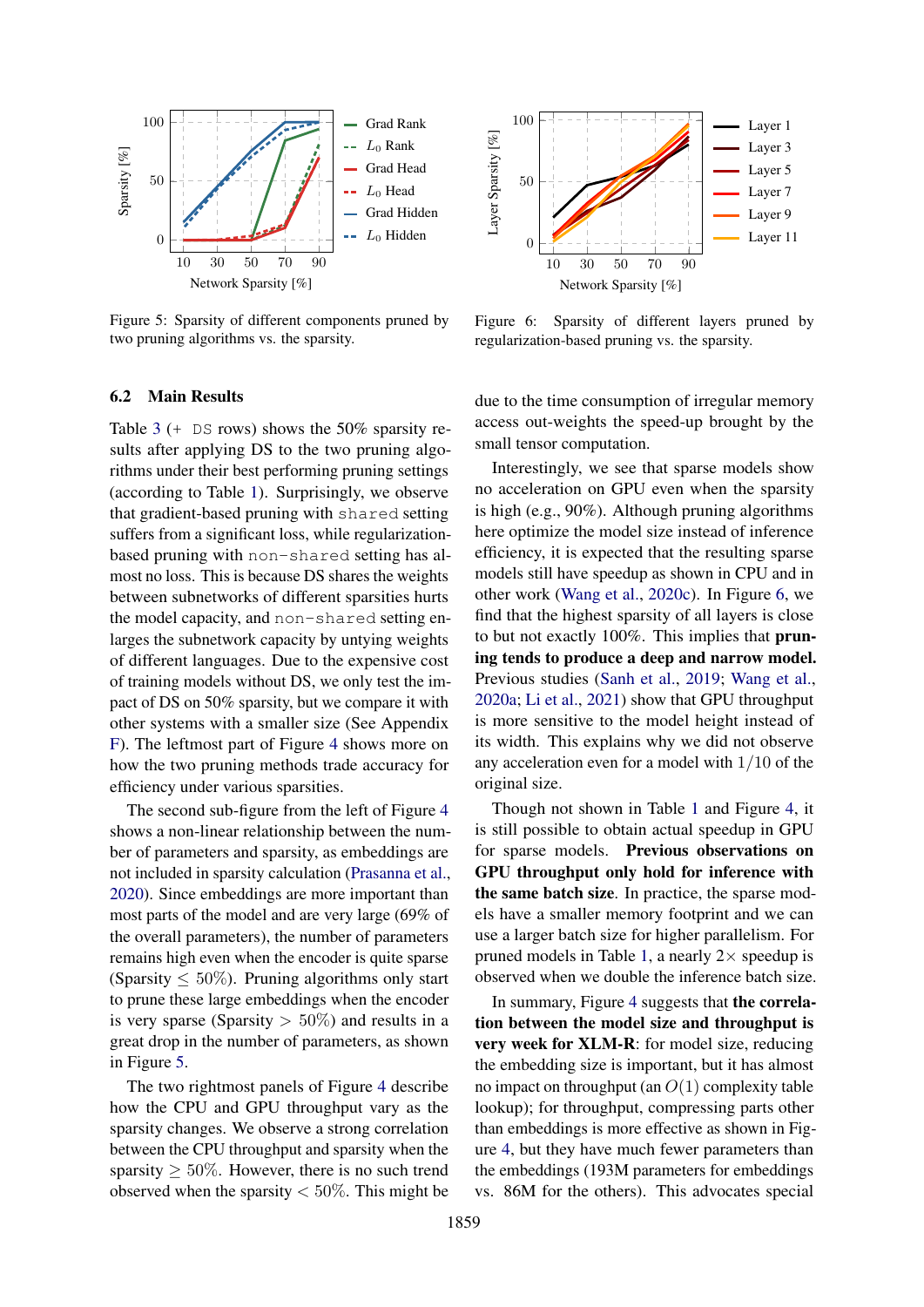care needed to be taken if one wants to compress and accelerate XLM-R simultaneously.

#### 6.3 Analysis

Here we study what DS will prune under various sparsities. Figure [5](#page-7-1) shows which component (embeddings, attention heads and hidden units) will be preferred during pruning. In general, gradientbased pruning behaves similar to regularizationbased pruning: they first prune hidden units, and only prune attention heads and embeddings when the sparsity is high. The main difference between them is that gradient-based pruning starts to prune embeddings earlier (at 70% sparsity) than regularization-based pruning. This explains why we observe a significant drop in performance for gradient-based pruning with 70% sparsity (See the left of Figure [4\)](#page-6-6): the model already lost much information at the beginning and there is no way to recover.

Figure [6](#page-7-2) shows how regularization-based pruning prunes each layer with DS. Though we do not plot the curves of gradient-based pruning, its phenomenon is similar to regularization-basd pruning. We find that regularization-based pruning behaves differently at low and high sparsity. It first prunes bottom layers when the sparsity is low, then gradually shift to higher layers as the sparsity increases. In the end, it retains more parameters in the bottom layers instead of the top layers. This provides insight for future model design: a pyramid structure is better when the model size is very small.

### 7 Conclusion

In this work, we study three aspects of structured pruning on multilingual pre-trained models: settings, algorithms and efficiency. Experiments show interesting phenomena: The best pruning setting depends on the choice of algorithms; The simplest pruning algorithm performs the best; A fast model does not mean it should be small. We hope this work will give insight to future research.

#### References

<span id="page-8-9"></span>Roee Aharoni, Melvin Johnson, and Orhan Firat. 2019. [Massively multilingual neural machine translation.](https://doi.org/10.18653/v1/N19-1388) In *Proceedings of the 2019 Conference of the North American Chapter of the Association for Computational Linguistics: Human Language Technologies, Volume 1 (Long and Short Papers)*, pages 3874–3884, Minneapolis, Minnesota. Association for Computational Linguistics.

- <span id="page-8-6"></span>Mikel Artetxe, Sebastian Ruder, and Dani Yogatama. 2020. [On the cross-lingual transferability of mono](https://doi.org/10.18653/v1/2020.acl-main.421)[lingual representations.](https://doi.org/10.18653/v1/2020.acl-main.421) In *Proceedings of the 58th Annual Meeting of the Association for Computational Linguistics*, pages 4623–4637, Online. Association for Computational Linguistics.
- <span id="page-8-8"></span>Mikel Artetxe and Holger Schwenk. 2019. [Mas](https://transacl.org/ojs/index.php/tacl/article/view/1742)[sively multilingual sentence embeddings for zero](https://transacl.org/ojs/index.php/tacl/article/view/1742)[shot cross-lingual transfer and beyond.](https://transacl.org/ojs/index.php/tacl/article/view/1742) *Transactions of the Association for Computational Linguistics*, 7(0):597–610.
- <span id="page-8-3"></span>Aakriti Budhraja, Madhura Pande, Pratyush Kumar, and Mitesh M. Khapra. 2021. [On the prunability](http://arxiv.org/abs/2109.12683) [of attention heads in multilingual BERT.](http://arxiv.org/abs/2109.12683) *CoRR*, abs/2109.12683.
- <span id="page-8-7"></span>Jonathan H. Clark, Eunsol Choi, Michael Collins, Dan Garrette, Tom Kwiatkowski, Vitaly Nikolaev, and Jennimaria Palomaki. 2020. [TyDi QA: A bench](https://doi.org/10.1162/tacl_a_00317)[mark for information-seeking question answering in](https://doi.org/10.1162/tacl_a_00317) [typologically diverse languages.](https://doi.org/10.1162/tacl_a_00317) *Transactions of the Association for Computational Linguistics*, 8:454– 470.
- <span id="page-8-2"></span>Alexis Conneau, Kartikay Khandelwal, Naman Goyal, Vishrav Chaudhary, Guillaume Wenzek, Francisco Guzmán, Edouard Grave, Myle Ott, Luke Zettlemoyer, and Veselin Stoyanov. 2020. [Unsupervised](https://doi.org/10.18653/v1/2020.acl-main.747) [cross-lingual representation learning at scale.](https://doi.org/10.18653/v1/2020.acl-main.747) In *Proceedings of the 58th Annual Meeting of the Association for Computational Linguistics*, pages 8440– 8451, Online. Association for Computational Linguistics.
- <span id="page-8-1"></span>Alexis Conneau and Guillaume Lample. 2019. [Cross](https://proceedings.neurips.cc/paper/2019/hash/c04c19c2c2474dbf5f7ac4372c5b9af1-Abstract.html)[lingual language model pretraining.](https://proceedings.neurips.cc/paper/2019/hash/c04c19c2c2474dbf5f7ac4372c5b9af1-Abstract.html) In *Advances in Neural Information Processing Systems 32: Annual Conference on Neural Information Processing Systems 2019, NeurIPS 2019, December 8-14, 2019, Vancouver, BC, Canada*, pages 7057–7067.
- <span id="page-8-5"></span>Alexis Conneau, Ruty Rinott, Guillaume Lample, Adina Williams, Samuel Bowman, Holger Schwenk, and Veselin Stoyanov. 2018. [XNLI: Evaluating](https://doi.org/10.18653/v1/D18-1269) [cross-lingual sentence representations.](https://doi.org/10.18653/v1/D18-1269) In *Proceedings of the 2018 Conference on Empirical Methods in Natural Language Processing*, pages 2475–2485, Brussels, Belgium. Association for Computational Linguistics.
- <span id="page-8-0"></span>Jacob Devlin, Ming-Wei Chang, Kenton Lee, and Kristina Toutanova. 2019. [BERT: pre-training of](https://doi.org/10.18653/v1/n19-1423) [deep bidirectional transformers for language under](https://doi.org/10.18653/v1/n19-1423)[standing.](https://doi.org/10.18653/v1/n19-1423) In *Proceedings of the 2019 Conference of the North American Chapter of the Association for Computational Linguistics: Human Language Technologies, NAACL-HLT 2019, Minneapolis, MN, USA, June 2-7, 2019, Volume 1 (Long and Short Papers)*, pages 4171–4186. Association for Computational Linguistics.
- <span id="page-8-4"></span>Hongyu Gong, Xian Li, and Dmitriy Genzel. 2021. [Adaptive sparse transformer for multilingual trans](http://arxiv.org/abs/2104.07358)[lation.](http://arxiv.org/abs/2104.07358) *CoRR*, abs/2104.07358.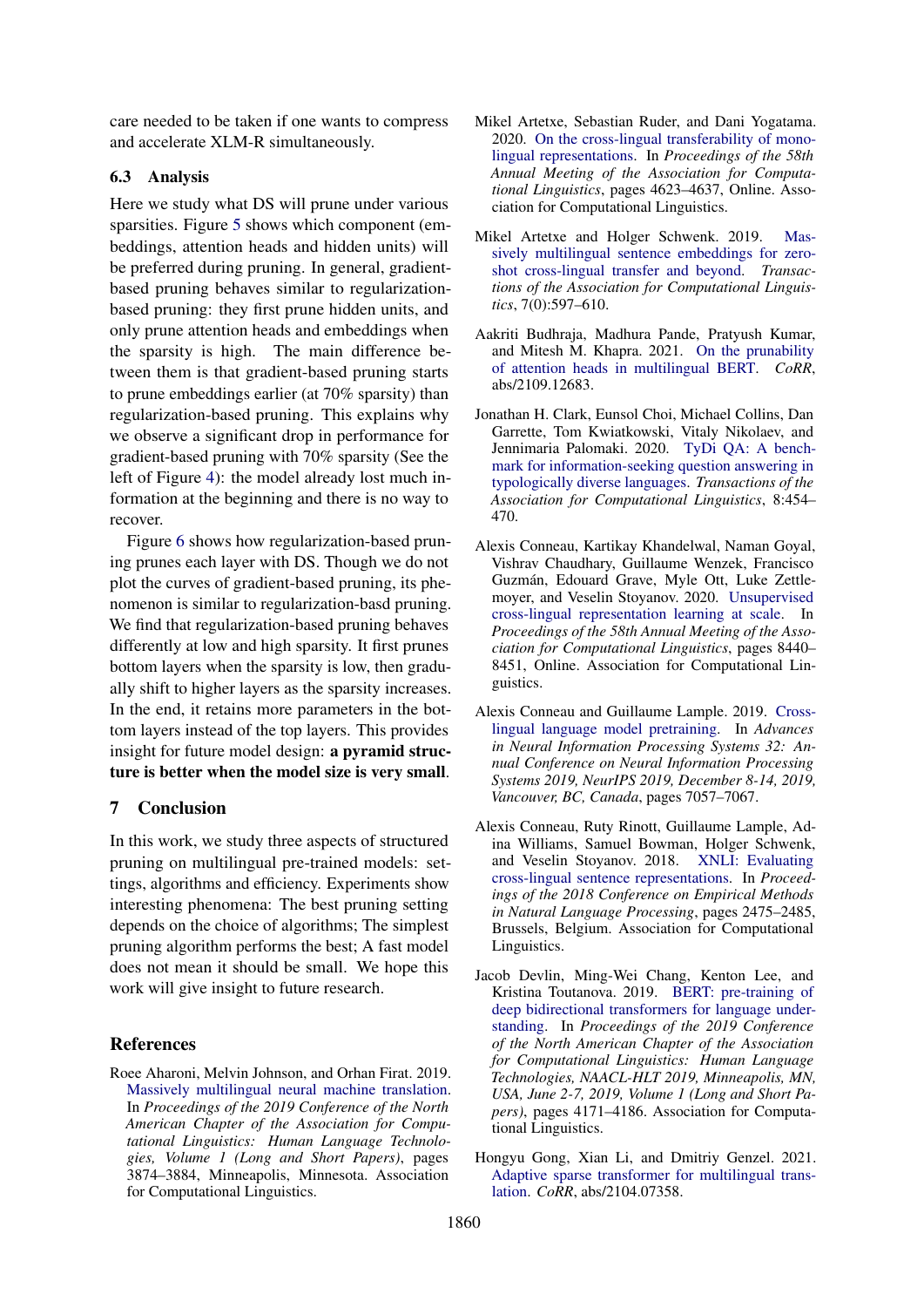- <span id="page-9-4"></span>Naman Goyal, Jingfei Du, Myle Ott, Giri Anantharaman, and Alexis Conneau. 2021. [Larger-scale trans](http://arxiv.org/abs/2105.00572)[formers for multilingual masked language modeling.](http://arxiv.org/abs/2105.00572) *CoRR*, abs/2105.00572.
- <span id="page-9-12"></span>Dan Hendrycks and Kevin Gimpel. 2016. [Bridging](http://arxiv.org/abs/1606.08415) [nonlinearities and stochastic regularizers with gaus](http://arxiv.org/abs/1606.08415)[sian error linear units.](http://arxiv.org/abs/1606.08415) *CoRR*, abs/1606.08415.
- <span id="page-9-10"></span>Geoffrey E. Hinton, Oriol Vinyals, and Jeffrey Dean. 2015. [Distilling the knowledge in a neural network.](http://arxiv.org/abs/1503.02531) *CoRR*, abs/1503.02531.
- <span id="page-9-8"></span>Torsten Hoefler, Dan Alistarh, Tal Ben-Nun, Nikoli Dryden, and Alexandra Peste. 2021. [Sparsity in](http://arxiv.org/abs/2102.00554) [deep learning: Pruning and growth for efficient in](http://arxiv.org/abs/2102.00554)[ference and training in neural networks.](http://arxiv.org/abs/2102.00554) *CoRR*, abs/2102.00554.
- <span id="page-9-11"></span>Lu Hou, Zhiqi Huang, Lifeng Shang, Xin Jiang, Xiao Chen, and Qun Liu. 2020. [Dynabert: Dynamic](https://proceedings.neurips.cc/paper/2020/file/6f5216f8d89b086c18298e043bfe48ed-Paper.pdf) [bert with adaptive width and depth.](https://proceedings.neurips.cc/paper/2020/file/6f5216f8d89b086c18298e043bfe48ed-Paper.pdf) In *Advances in Neural Information Processing Systems*, volume 33, pages 9782–9793. Curran Associates, Inc.
- <span id="page-9-5"></span>Junjie Hu, Sebastian Ruder, Aditya Siddhant, Graham Neubig, Orhan Firat, and Melvin Johnson. 2020. [XTREME: A massively multilingual multi](http://proceedings.mlr.press/v119/hu20b.html)[task benchmark for evaluating cross-lingual gener](http://proceedings.mlr.press/v119/hu20b.html)[alisation.](http://proceedings.mlr.press/v119/hu20b.html) In *Proceedings of the 37th International Conference on Machine Learning, ICML 2020, 13- 18 July 2020, Virtual Event*, volume 119 of *Proceedings of Machine Learning Research*, pages 4411– 4421. PMLR.
- <span id="page-9-13"></span>Zhenzhong Lan, Mingda Chen, Sebastian Goodman, Kevin Gimpel, Piyush Sharma, and Radu Soricut. 2020. [ALBERT: A lite BERT for self-supervised](https://openreview.net/forum?id=H1eA7AEtvS) [learning of language representations.](https://openreview.net/forum?id=H1eA7AEtvS) In *8th International Conference on Learning Representations, ICLR 2020, Addis Ababa, Ethiopia, April 26-30, 2020*. OpenReview.net.
- <span id="page-9-16"></span>Patrick Lewis, Barlas Oguz, Ruty Rinott, Sebastian Riedel, and Holger Schwenk. 2020. [MLQA: Evalu](https://doi.org/10.18653/v1/2020.acl-main.653)[ating cross-lingual extractive question answering.](https://doi.org/10.18653/v1/2020.acl-main.653) In *Proceedings of the 58th Annual Meeting of the Association for Computational Linguistics*, pages 7315– 7330, Online. Association for Computational Linguistics.
- <span id="page-9-6"></span>Xian Li, Asa Cooper Stickland, Yuqing Tang, and Xiang Kong. 2020. [Deep transformers with latent](https://proceedings.neurips.cc/paper/2020/hash/1325cdae3b6f0f91a1b629307bf2d498-Abstract.html) [depth.](https://proceedings.neurips.cc/paper/2020/hash/1325cdae3b6f0f91a1b629307bf2d498-Abstract.html) In *Advances in Neural Information Processing Systems 33: Annual Conference on Neural Information Processing Systems 2020, NeurIPS 2020, December 6-12, 2020, virtual*.
- <span id="page-9-17"></span>Yanyang Li, Ye Lin, Tong Xiao, and Jingbo Zhu. 2021. [An efficient transformer decoder with compressed](https://ojs.aaai.org/index.php/AAAI/article/view/17572) [sub-layers.](https://ojs.aaai.org/index.php/AAAI/article/view/17572) In *Thirty-Fifth AAAI Conference on Artificial Intelligence, AAAI 2021, Thirty-Third Conference on Innovative Applications of Artificial Intelligence, IAAI 2021, The Eleventh Symposium on Educational Advances in Artificial Intelligence, EAAI*

*2021, Virtual Event, February 2-9, 2021*, pages 13315–13323. AAAI Press.

- <span id="page-9-2"></span>Chen Liang, Simiao Zuo, Minshuo Chen, Haoming Jiang, Xiaodong Liu, Pengcheng He, Tuo Zhao, and Weizhu Chen. 2021. [Super tickets in pre-trained lan](https://doi.org/10.18653/v1/2021.acl-long.510)[guage models: From model compression to improv](https://doi.org/10.18653/v1/2021.acl-long.510)[ing generalization.](https://doi.org/10.18653/v1/2021.acl-long.510) In *Proceedings of the 59th Annual Meeting of the Association for Computational Linguistics and the 11th International Joint Conference on Natural Language Processing (Volume 1: Long Papers)*, pages 6524–6538, Online. Association for Computational Linguistics.
- <span id="page-9-7"></span>Zehui Lin, Liwei Wu, Mingxuan Wang, and Lei Li. 2021. [Learning language specific sub-network for](https://doi.org/10.18653/v1/2021.acl-long.25) [multilingual machine translation.](https://doi.org/10.18653/v1/2021.acl-long.25) In *Proceedings of the 59th Annual Meeting of the Association for Computational Linguistics and the 11th International Joint Conference on Natural Language Processing (Volume 1: Long Papers)*, pages 293–305, Online. Association for Computational Linguistics.
- <span id="page-9-0"></span>Yinhan Liu, Myle Ott, Naman Goyal, Jingfei Du, Mandar Joshi, Danqi Chen, Omer Levy, Mike Lewis, Luke Zettlemoyer, and Veselin Stoyanov. 2019. [Roberta: A robustly optimized BERT pretraining ap](http://arxiv.org/abs/1907.11692)[proach.](http://arxiv.org/abs/1907.11692) *CoRR*, abs/1907.11692.
- <span id="page-9-9"></span>Christos Louizos, Max Welling, and Diederik P Kingma. 2018. [Learning sparse neural networks](http://arxiv.org/abs/1712.01312) through  $l_0$  [regularization.](http://arxiv.org/abs/1712.01312) In *International Conference on Learning Representations*.
- <span id="page-9-3"></span>Fuli Luo, Wei Wang, Jiahao Liu, Yijia Liu, Bin Bi, Songfang Huang, Fei Huang, and Luo Si. 2021. [VECO: Variable and flexible cross-lingual](https://doi.org/10.18653/v1/2021.acl-long.308) [pre-training for language understanding and gener](https://doi.org/10.18653/v1/2021.acl-long.308)[ation.](https://doi.org/10.18653/v1/2021.acl-long.308) In *Proceedings of the 59th Annual Meeting of the Association for Computational Linguistics and the 11th International Joint Conference on Natural Language Processing (Volume 1: Long Papers)*, pages 3980–3994, Online. Association for Computational Linguistics.
- <span id="page-9-1"></span>Paul Michel, Omer Levy, and Graham Neubig. 2019. [Are sixteen heads really better than one?](https://proceedings.neurips.cc/paper/2019/hash/2c601ad9d2ff9bc8b282670cdd54f69f-Abstract.html) In *Advances in Neural Information Processing Systems 32: Annual Conference on Neural Information Processing Systems 2019, NeurIPS 2019, December 8- 14, 2019, Vancouver, BC, Canada*, pages 14014– 14024.
- <span id="page-9-14"></span>Joakim Nivre, Rogier Blokland, Niko Partanen, and Michael Rießler. 2018. Universal dependencies 2.2.
- <span id="page-9-15"></span>Xiaoman Pan, Boliang Zhang, Jonathan May, Joel Nothman, Kevin Knight, and Heng Ji. 2017. [Cross](https://doi.org/10.18653/v1/P17-1178)[lingual name tagging and linking for 282 languages.](https://doi.org/10.18653/v1/P17-1178) In *Proceedings of the 55th Annual Meeting of the Association for Computational Linguistics (Volume 1: Long Papers)*, pages 1946–1958, Vancouver, Canada. Association for Computational Linguistics.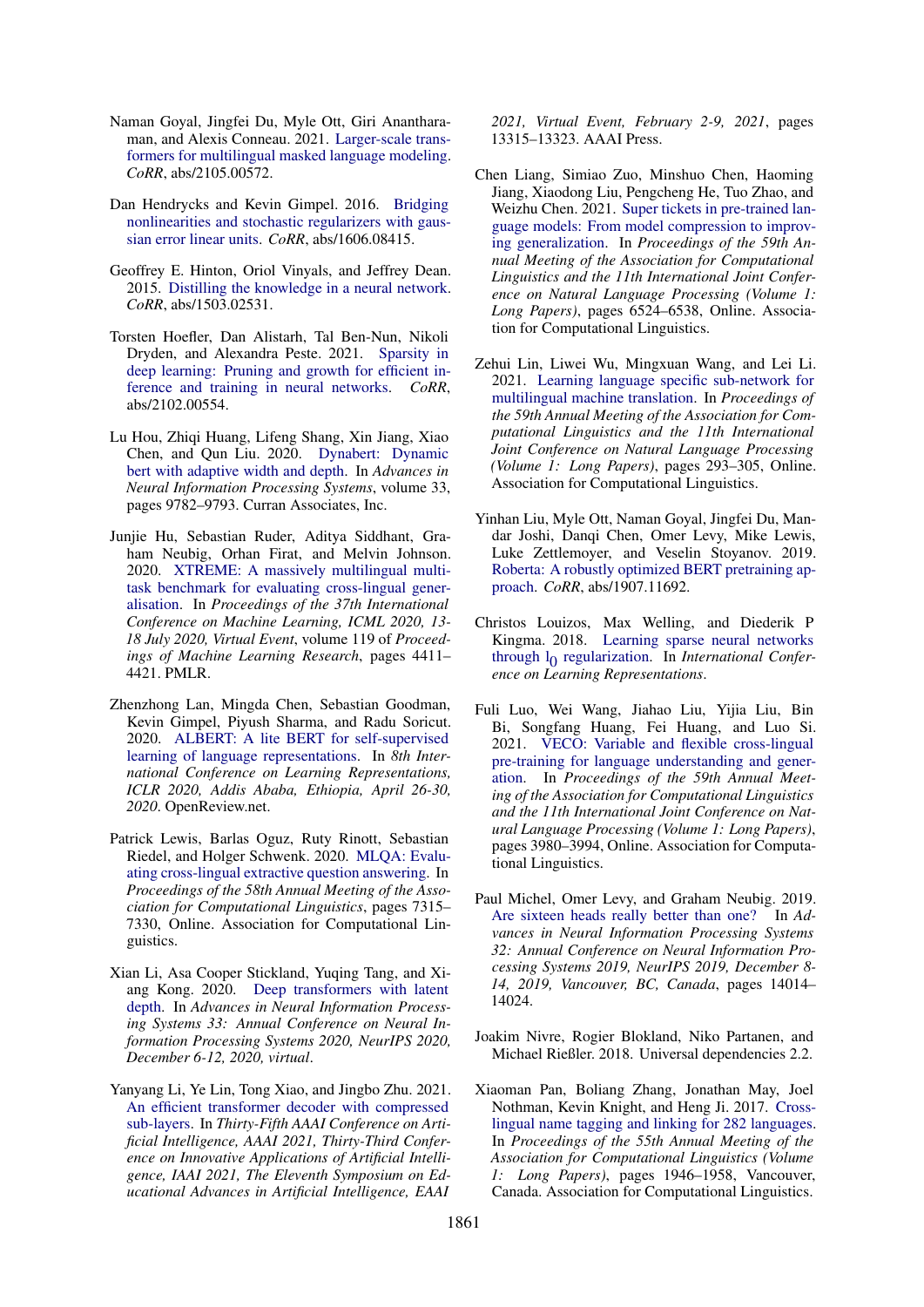- <span id="page-10-7"></span>David Peer, Sebastian Stabinger, Stefan Engl, and Antonio Jose Rodríguez-Sánchez. 2021. [Greedy layer](http://arxiv.org/abs/2105.14839) [pruning: Decreasing inference time of transformer](http://arxiv.org/abs/2105.14839) [models.](http://arxiv.org/abs/2105.14839) *CoRR*, abs/2105.14839.
- <span id="page-10-1"></span>Sai Prasanna, Anna Rogers, and Anna Rumshisky. 2020. [When BERT Plays the Lottery, All Tickets](https://doi.org/10.18653/v1/2020.emnlp-main.259) [Are Winning.](https://doi.org/10.18653/v1/2020.emnlp-main.259) In *Proceedings of the 2020 Conference on Empirical Methods in Natural Language Processing (EMNLP)*, pages 3208–3229, Online. Association for Computational Linguistics.
- <span id="page-10-6"></span>Hassan Sajjad, Fahim Dalvi, Nadir Durrani, and Preslav Nakov. 2020. [On the effect of dropping]("https://arxiv.org/abs/2004.03844") [layers of pre-trained transformer models.]("https://arxiv.org/abs/2004.03844") *arXiv preprint arXiv:2004.03844*.
- <span id="page-10-14"></span>Victor Sanh, Lysandre Debut, Julien Chaumond, and Thomas Wolf. 2019. [Distilbert, a distilled version](http://arxiv.org/abs/1910.01108) [of BERT: smaller, faster, cheaper and lighter.](http://arxiv.org/abs/1910.01108) *CoRR*, abs/1910.01108.
- <span id="page-10-8"></span>Roy Schwartz, Gabriel Stanovsky, Swabha Swayamdipta, Jesse Dodge, and Noah A. Smith. 2020. [The right tool for the job: Matching model](https://doi.org/10.18653/v1/2020.acl-main.593) [and instance complexities.](https://doi.org/10.18653/v1/2020.acl-main.593) In *Proceedings of the 58th Annual Meeting of the Association for Computational Linguistics, ACL 2020, Online, July 5-10, 2020*, pages 6640–6651. Association for Computational Linguistics.
- <span id="page-10-5"></span>Ashish Vaswani, Noam Shazeer, Niki Parmar, Jakob Uszkoreit, Llion Jones, Aidan N. Gomez, Lukasz Kaiser, and Illia Polosukhin. 2017. [Attention is all](https://proceedings.neurips.cc/paper/2017/hash/3f5ee243547dee91fbd053c1c4a845aa-Abstract.html) [you need.](https://proceedings.neurips.cc/paper/2017/hash/3f5ee243547dee91fbd053c1c4a845aa-Abstract.html) In *Advances in Neural Information Processing Systems 30: Annual Conference on Neural Information Processing Systems 2017, December 4- 9, 2017, Long Beach, CA, USA*, pages 5998–6008.
- <span id="page-10-3"></span>Elena Voita, David Talbot, Fedor Moiseev, Rico Sennrich, and Ivan Titov. 2019. [Analyzing multi-head](https://doi.org/10.18653/v1/P19-1580) [self-attention: Specialized heads do the heavy lift](https://doi.org/10.18653/v1/P19-1580)[ing, the rest can be pruned.](https://doi.org/10.18653/v1/P19-1580) In *Proceedings of the 57th Annual Meeting of the Association for Computational Linguistics*, pages 5797–5808, Florence, Italy. Association for Computational Linguistics.
- <span id="page-10-16"></span>Hanrui Wang, Zhanghao Wu, Zhijian Liu, Han Cai, Ligeng Zhu, Chuang Gan, and Song Han. 2020a. [HAT: Hardware-aware transformers for efficient nat](https://doi.org/10.18653/v1/2020.acl-main.686)[ural language processing.](https://doi.org/10.18653/v1/2020.acl-main.686) In *Proceedings of the 58th Annual Meeting of the Association for Computational Linguistics*, pages 7675–7688, Online. Association for Computational Linguistics.
- <span id="page-10-17"></span>Wenhui Wang, Furu Wei, Li Dong, Hangbo Bao, Nan Yang, and Ming Zhou. 2020b. [Minilm: Deep self](https://proceedings.neurips.cc/paper/2020/hash/3f5ee243547dee91fbd053c1c4a845aa-Abstract.html)[attention distillation for task-agnostic compression](https://proceedings.neurips.cc/paper/2020/hash/3f5ee243547dee91fbd053c1c4a845aa-Abstract.html) [of pre-trained transformers.](https://proceedings.neurips.cc/paper/2020/hash/3f5ee243547dee91fbd053c1c4a845aa-Abstract.html) In *Advances in Neural Information Processing Systems 33: Annual Conference on Neural Information Processing Systems 2020, NeurIPS 2020, December 6-12, 2020, virtual*.
- <span id="page-10-0"></span>Ziheng Wang, Jeremy Wohlwend, and Tao Lei. 2020c. [Structured pruning of large language models.](https://doi.org/10.18653/v1/2020.emnlp-main.496) In

*Proceedings of the 2020 Conference on Empirical Methods in Natural Language Processing (EMNLP)*, pages 6151–6162, Online. Association for Computational Linguistics.

- <span id="page-10-12"></span>Guillaume Wenzek, Marie-Anne Lachaux, Alexis Conneau, Vishrav Chaudhary, Francisco Guzmán, Armand Joulin, and Edouard Grave. 2020. [CCNet:](https://aclanthology.org/2020.lrec-1.494) [Extracting high quality monolingual datasets from](https://aclanthology.org/2020.lrec-1.494) [web crawl data.](https://aclanthology.org/2020.lrec-1.494) In *Proceedings of the 12th Language Resources and Evaluation Conference*, pages 4003–4012, Marseille, France. European Language Resources Association.
- <span id="page-10-4"></span>Wanying Xie, Yang Feng, Shuhao Gu, and Dong Yu. 2021. [Importance-based neuron allocation for mul](https://doi.org/10.18653/v1/2021.acl-long.445)[tilingual neural machine translation.](https://doi.org/10.18653/v1/2021.acl-long.445) In *Proceedings of the 59th Annual Meeting of the Association for Computational Linguistics and the 11th International Joint Conference on Natural Language Processing (Volume 1: Long Papers)*, pages 5725–5737, Online. Association for Computational Linguistics.
- <span id="page-10-9"></span>Ji Xin, Raphael Tang, Jaejun Lee, Yaoliang Yu, and Jimmy Lin. 2020. [Deebert: Dynamic early exiting](https://doi.org/10.18653/v1/2020.acl-main.204) [for accelerating BERT inference.](https://doi.org/10.18653/v1/2020.acl-main.204) In *Proceedings of the 58th Annual Meeting of the Association for Computational Linguistics, ACL 2020, Online, July 5-10, 2020*, pages 2246–2251. Association for Computational Linguistics.
- <span id="page-10-11"></span>Li Xu, Cewu Lu, Yi Xu, and Jiaya Jia. 2011. [Im](https://doi.org/10.1145/2070781.2024208)age smoothing via *L*0 [gradient minimization.](https://doi.org/10.1145/2070781.2024208) *ACM Trans. Graph.*, 30(6):174.
- <span id="page-10-2"></span>Linting Xue, Noah Constant, Adam Roberts, Mihir Kale, Rami Al-Rfou, Aditya Siddhant, Aditya Barua, and Colin Raffel. 2021. [mT5: A massively](https://doi.org/10.18653/v1/2021.naacl-main.41) [multilingual pre-trained text-to-text transformer.](https://doi.org/10.18653/v1/2021.naacl-main.41) In *Proceedings of the 2021 Conference of the North American Chapter of the Association for Computational Linguistics: Human Language Technologies*, pages 483–498, Online. Association for Computational Linguistics.
- <span id="page-10-13"></span>Yinfei Yang, Yuan Zhang, Chris Tar, and Jason Baldridge. 2019. [PAWS-X: A cross-lingual ad](https://doi.org/10.18653/v1/D19-1382)[versarial dataset for paraphrase identification.](https://doi.org/10.18653/v1/D19-1382) In *Proceedings of the 2019 Conference on Empirical Methods in Natural Language Processing and the 9th International Joint Conference on Natural Language Processing (EMNLP-IJCNLP)*, pages 3687– 3692, Hong Kong, China. Association for Computational Linguistics.
- <span id="page-10-10"></span>Tong Zhang. 2010. [Analysis of multi-stage convex re](https://dl.acm.org/citation.cfm?id=1756041)[laxation for sparse regularization.](https://dl.acm.org/citation.cfm?id=1756041) *J. Mach. Learn. Res.*, 11:1081–1107.
- <span id="page-10-15"></span>Pierre Zweigenbaum, Serge Sharoff, and Reinhard Rapp. 2017. [Overview of the second BUCC shared](https://doi.org/10.18653/v1/W17-2512) [task: Spotting parallel sentences in comparable cor](https://doi.org/10.18653/v1/W17-2512)[pora.](https://doi.org/10.18653/v1/W17-2512) In *Proceedings of the 10th Workshop on Building and Using Comparable Corpora*, pages 60–67, Vancouver, Canada. Association for Computational Linguistics.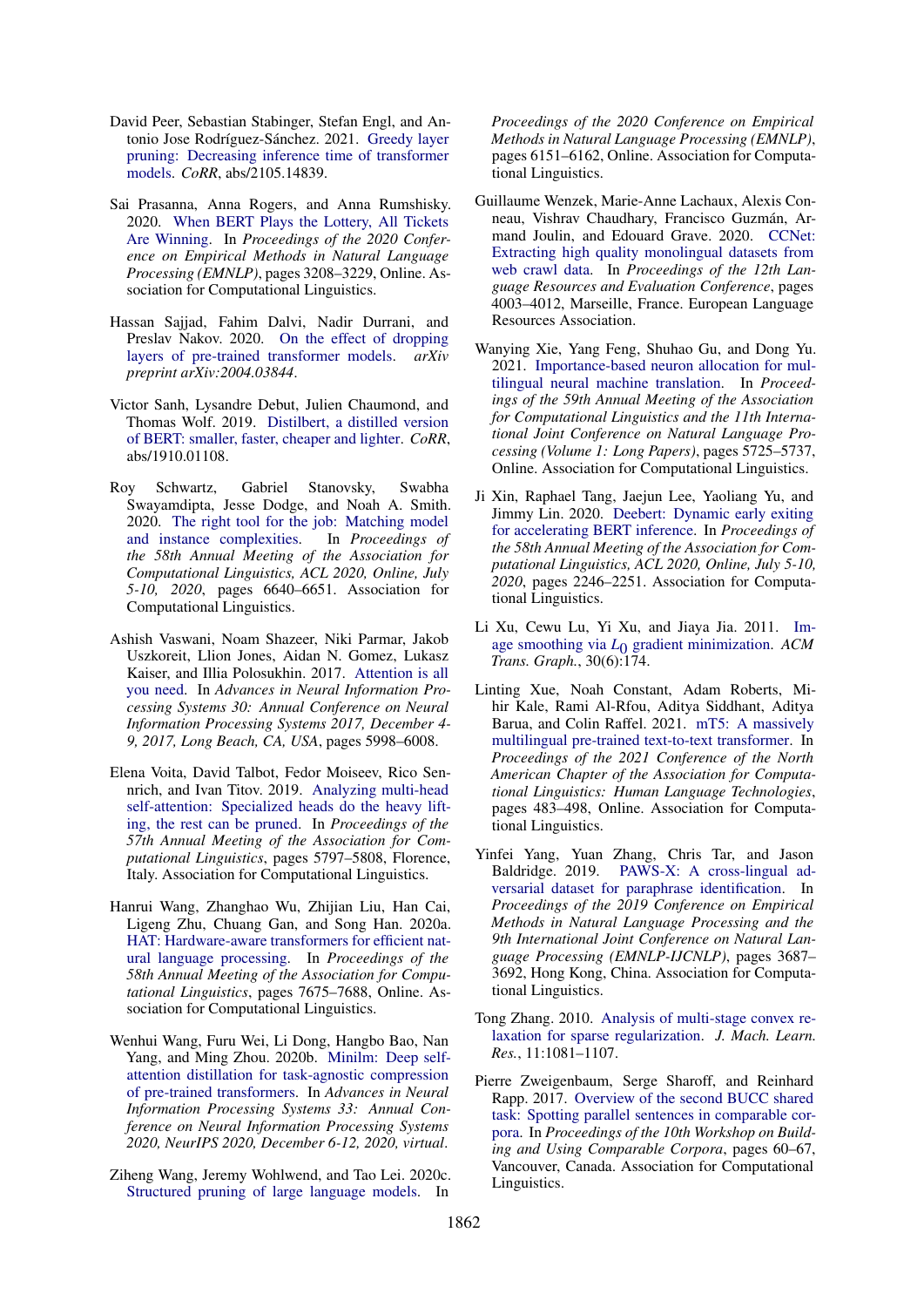## <span id="page-11-2"></span>A Hyper-parameters

**Pre-training** We set  $\lambda_1$  to 8 and  $\lambda_2$  to 1 for  $L_0$ regularization in 50% sparsity. If Dynamic Sparsification is applied, we set  $\lambda_1$  to 128 and others remain the same. The number of pre-training steps that tunes  $\alpha$  only is 150K.

Fine-tuning We perform a grid search to find the best hyper-parameter setting for each task (except for BUCC and Tatoeba, they do not need training). We list the names of hyper-parameters as well as their search ranges below:

- Learning rate:  $[1e-6, 2e-6, \dots, 5e-5]$ .
- Epoch: [5, 10] for cross-lingual transfer and 3 for translate-train-all.

We use a batch size of 32 for all experiments.

## <span id="page-11-0"></span>**B** Weighting  $L_0$  Regularization

In practice, gating variables  $q$  from different components should contribute differently to the overall  $L_0$  regularization term  $||G||_0$  in Eq. [10,](#page-3-1) as they govern different weight matrices. For example, disabling the head i will remove  $W_q^i, W_k^i, W_v^i$  and  $W_o^i$ , but disabling a hidden unit only eliminate a column of  $W_1$  and a row of  $W_2$ . So we weigh the regularization terms from attention heads by  $64 \times 4$ , 2 for those from hidden units and 1 for those from the embedding matrix.

## <span id="page-11-1"></span>C Language Family

Table [4](#page-12-2) is the language family information we used in Section [4.](#page-2-0) There are 15 different language families and one special Missing family in Table [4.](#page-12-2)

## <span id="page-11-3"></span>D Implementation of Dynamic Sparsification

Dynamic Sparsification described in Section [6](#page-6-7) has two issues:

- It assumes all components in the network contribute equally to the network size. But according to the discussion in Appendix [B,](#page-11-0) different components relate to different numbers of weight matrices and each weight matrix has a different size.
- The solution of  $\alpha$  and  $\beta$  provided by Eq. [16](#page-6-4) requires high precision in order to precisely activate just a single hidden unit by giving

an appropriate sparsity. This fact brings difficulties in mixed-precision training as it easily causes the overflow issue.

Here we describe an improved version of Dynamic Sparsification for practical implementation. The key difference between this improved version and the original one is the way it computes  $\delta$  (the network size that a component should contribute to) and  $\hat{t}$  (the network size where a component should be activated).

For  $\delta$ , we have:

- 1. We associate a weight  $w$  to each component, as done in Appendix [B.](#page-11-0)
- 2. Then  $\delta = w / (\sum_{w' \in \bar{W}} w')$ , where  $\bar{W}$  is the set of all w.

For  $\hat{t}$ , we have:

- 1. We define a set of sparsities  $\{s_0, s_2, \dots, s_n\}$ (in sorted order) to be used at inference where  $n$  is the number of all possible sparsities and  $s_0 = 0$  and  $s_n = 1$ , e.g., {0%, 10%,  $\cdots$ } 100%}.
- 2. A set of sparsity ranges can then be naturally derived from these sparsities, i.e.,  $\{s_0 \sim$  $s_1, \cdots, s_{i-1} \sim s_i, \cdots, s_{n-1} \sim s_n$ . For example, given the set of sparsities {0%,  $10\%, \dots, 100\%$ , the set of ranges will be  ${0\% \sim 10\% \ldots 10\% \sim 20\% \ldots 90\% \sim 100\%}.$
- 3. For each sparsity range  $s_{i-1} \sim s_i$ , we find out all components that should be activated in that range, i.e., their original  $\hat{t}$  must satisfy  $s_{i-1}$  <  $t \leq s_i$  (considering their actual contributions to the total network size under the weighting scheme in Appendix [B\)](#page-11-0), and we denote these set of components as  $C_i$ .
- 4. For all components  $c \in C_i$ , we assign their  $\hat{t} = s_i.$

The way we compute  $\delta$  resolves the first issue by weighting the contribution to network size for each component. And the way how  $\hat{t}$  defined resolves the second issue by constraining the precision of sparsity and thus the precision of  $\alpha$  and  $\beta$ . Given  $\hat{t}$ and  $\delta$ , we can use Eq. [16](#page-6-4) to induce a solution that is numerical stable.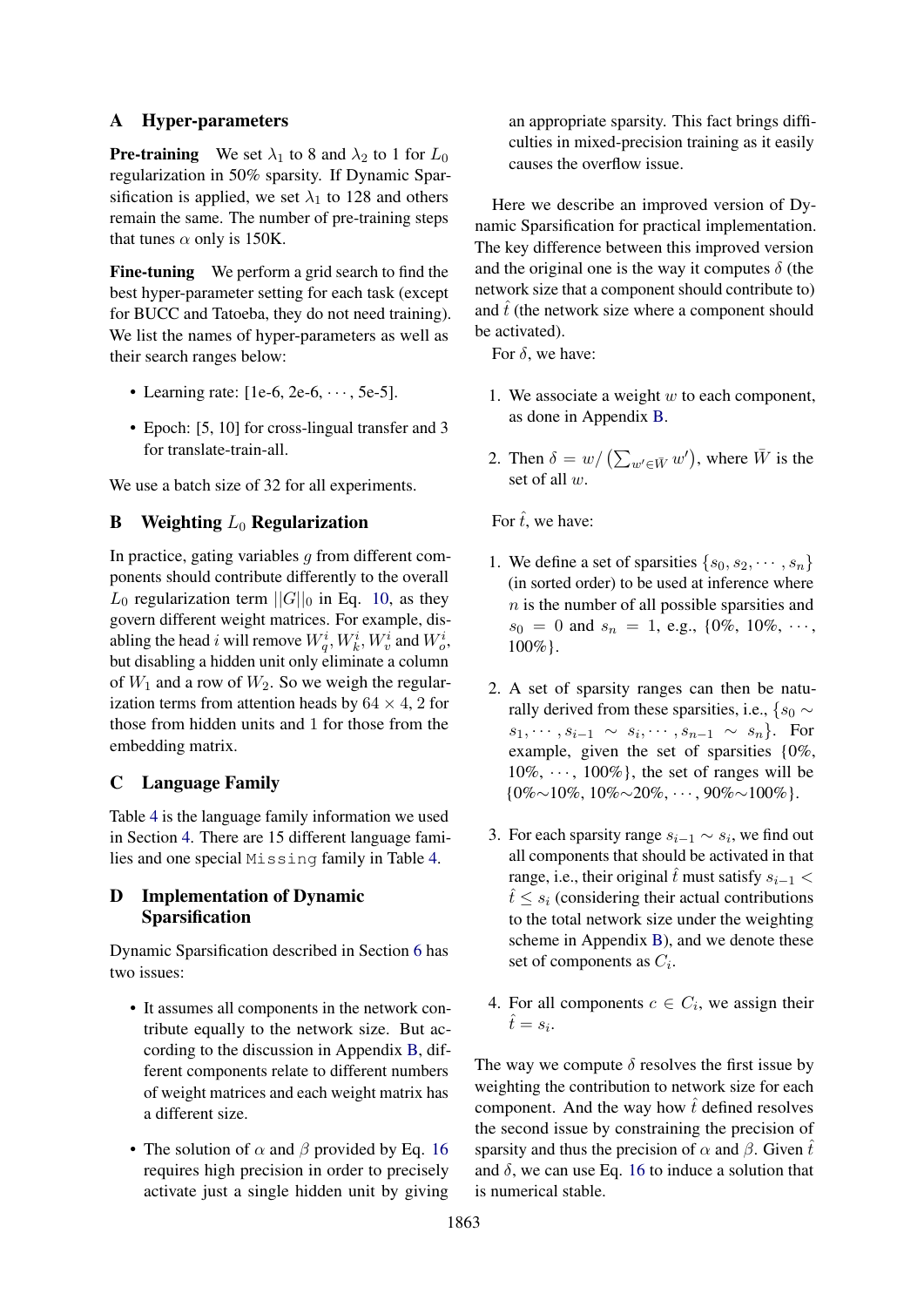<span id="page-12-2"></span>

| Language               | Family               | Language     | Family        | Language       | Family         |
|------------------------|----------------------|--------------|---------------|----------------|----------------|
| af                     | Indo-European        | am           | Afro-Asiatic  | ar             | Afro-Asiatic   |
| as                     | Indo-European        | az           | Turkic        | be             | Indo-European  |
| bg                     | Indo-European        | bn           | Indo-European | bn-rom         | Indo-European  |
| br                     | Indo-European        | bs           | Indo-European | ca             | Indo-European  |
| $\overline{\text{cs}}$ | Indo-European        | cy           | Indo-European | da             | Indo-European  |
| de                     | Indo-European        | el           | Indo-European | en             | Indo-European  |
| eo                     | Constructed language | es           | Indo-European | et             | Uralic         |
| eu                     | Language isolate     | fa           | Missing       | $f_1$          | Uralic         |
| $f_{r}$                | Indo-European        | fy           | Indo-European | ga             | Indo-European  |
| gd                     | Indo-European        | gl           | Indo-European | gu             | Indo-European  |
| ha                     | Afro-Asiatic         | he           | Afro-Asiatic  | hi             | Indo-European  |
| hi-rom                 | Indo-European        | hr           | Indo-European | hu             | Uralic         |
| hy                     | Indo-European        | id           | Austronesian  | is             | Indo-European  |
| it                     | Indo-European        | ja           | Japonic       | jv             | Austronesian   |
| ka                     | Kartvelian           | kk           | Turkic        | km             | Austro-Asiatic |
| kn                     | Dravidian            | ko           | Koreanic      | ku             | Indo-European  |
| ky                     | Turkic               | la           | Indo-European | 1 <sub>0</sub> | Kra-Dai        |
| 1t                     | Indo-European        | $\mathbf{v}$ | Missing       | mg             | Missing        |
| mk                     | Indo-European        | ml           | Dravidian     | mn             | Missing        |
| mr                     | Indo-European        | ms           | Missing       | my-zaw         | Sino-Tibetan   |
| my                     | Sino-Tibetan         | ne           | Indo-European | nl             | Indo-European  |
| no                     | Indo-European        | om           | Missing       | or             | Indo-European  |
| pa                     | Indo-European        | pl           | Indo-European | ps             | Missing        |
| pt                     | Indo-European        | ro           | Indo-European | ru             | Indo-European  |
| sa                     | Indo-European        | sd           | Indo-European | si             | Indo-European  |
| sk                     | Indo-European        | sl           | Indo-European | <b>SO</b>      | Afro-Asiatic   |
| sq                     | Missing              | sr           | Indo-European | su             | Austronesian   |
| SV                     | Indo-European        | <b>SW</b>    | Niger-Congo   | ta             | Dravidian      |
| ta-rom                 | Dravidian            | te           | Dravidian     | te-rom         | Dravidian      |
| th                     | Kra-Dai              | t            | Austronesian  | tr             | Turkic         |
| ug                     | Turkic               | uk           | Indo-European | ur             | Indo-European  |
| ur-rom                 | Indo-European        | UZ           | Missing       | vi             | Austro-Asiatic |
| xh                     | Niger-Congo          | yi           | Indo-European | zh-Hans        | Sino-Tibetan   |
| zh-Hant                | Sino-Tibetan         |              |               |                |                |

Table 4: The language family from <https://www.ethnologue.com/>. Missing means that there is no language family information of that language found in the website.

<span id="page-12-3"></span>

| System                  | Sparsity en fr es de el bg ru tr ar vi th zh hi sw ur Avg                           |  |  |  |  |  |  |  |                                                                                     |
|-------------------------|-------------------------------------------------------------------------------------|--|--|--|--|--|--|--|-------------------------------------------------------------------------------------|
| mMiniLMv1               |                                                                                     |  |  |  |  |  |  |  | 70% 81.5 74.8 75.7 72.9 73.0 74.5 71.3 69.7 68.8 72.1 67.8 70.0 66.2 63.3 64.2 71.1 |
| Grad (shared) + $DS$    | 70% 69.0 76.0 71.9 73.0 70.8 70.3 70.8 70.0 68.4 66.7 71.0 66.7 68.1 65.4 64.1 62.4 |  |  |  |  |  |  |  |                                                                                     |
| $L_0$ (non-shared) + DS | 70% 80.0 75.3 75.8 74.3 74.1 74.7 74.2 71.6 70.8 74.2 70.0 73.1 68.7 65.0 65.6 73.1 |  |  |  |  |  |  |  |                                                                                     |

Table 5: XNLI results of mMiniLMv1, gradient-based (Grad) and regularization-based pruning  $(L_0)$  with Dynamic Sparsification (DS).

### <span id="page-12-0"></span>E Language Subnetwork Diversity

Section [4](#page-2-0) states that introducing a diversity loss term in Eq. [12](#page-3-3) helps to diversify the subnetworks of each language. To measure the distance between these subnetworks, we first choose the gating variables G to represent a subnetwork. We then calculate the Hamming distance between Gs for each language pair. Figure [7](#page-13-0) visualizes the results from the model pruned by our improved  $L_0$  regularization. We can see that subnetworks of different languages are indeed different. Some languages are similar like gu and bn, but some are different like bs and om. We also see that even for the most

distant language pairs, they are still significantly overlapped (a Hamming distance around 0.3). This indicates that sharing weights between languages is important.

## <span id="page-12-1"></span>F Comparison with Other Systems

Due to the expensive cost of pre-training models with different sparsities, we only compare the results with and without Dynamic Sparsification at 50% sparsity, as shown in Table [3.](#page-6-5) Here in Table [5,](#page-12-3) we compare our models trained by Dynamic Sparsi-